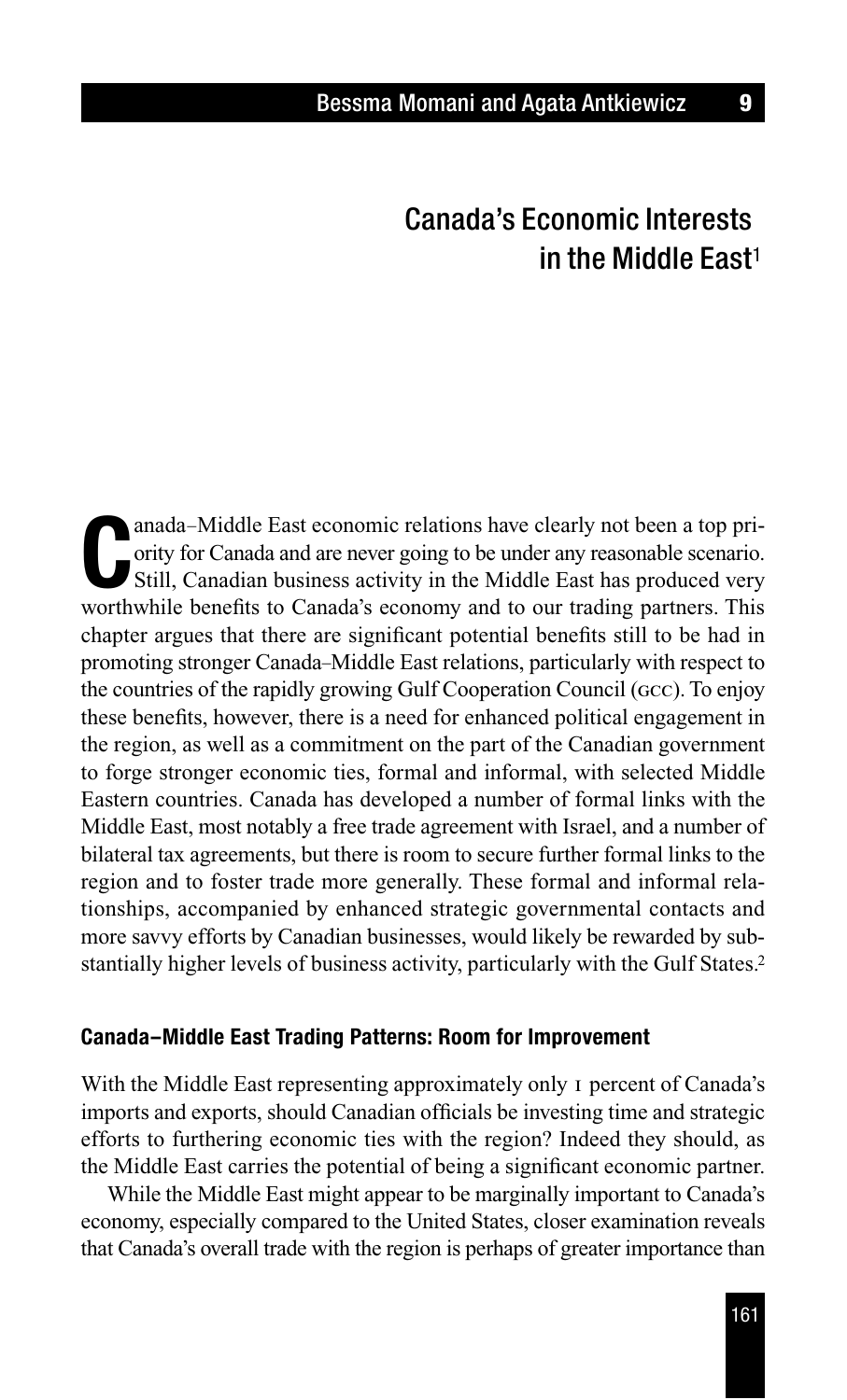initial assumptions suggest. For example, Canada's exports to the gcc are comparable to Canada's exports to India and greater than exports to Brazil or Russia. Specifically, the gcc ranks as equivalent to Canada's 15th export destination; in comparison, India ranks 14th, Brazil ranks 17th, and Russia ranks 20th (see Table  $9-I$ ). Canada's business community and trade bureaucrats would be remiss to suggest that Brazil, Russia, or India were insignificant trading partners. Moreover, trade with the Middle East is growing at a steady, healthy rate. Accordingly, the Middle East, and the gcc specifically, have been overlooked by Canada's trade officials.

Over the past 15 years, the Middle East has attracted minimal Canadian export and import trade and investment. Canadian export of goods to the region, totalling approximately \$3.1 billion, account for only 0.71 percent of Canada's total exports (see Table  $9-2$ ). Canadian imports from the region, although double the size of exports (\$4.8 billion in 2006) are also minor. Imports from the Middle East surpassed 1 percent of total Canadian imports in 2005 and now represent 1.21 percent of total imports (see Table  $9-3$ ).<sup>3</sup> The gcc—a customs union of six Persian Gulf oil-producing states in the process of creating a common currency—has been a particularly important trading partner. While two-way trade between the gcc and Canada declined significantly in the 1980s and '90s, it has recently skyrocketed (see Figure  $9-1$ ). Saudi Arabia, Iraq, and Israel have consistently been the most important import partners in the region. Main import products from these countries are oil and

|                                 | <b>Exports</b> in<br>2006<br>(CA\$ millions) | Rank<br>in<br>2006 | Share of<br><b>Total</b><br><b>Exports</b> |
|---------------------------------|----------------------------------------------|--------------------|--------------------------------------------|
| <b>United States</b>            | 359,258                                      | 1                  | 81.6%                                      |
| United Kingdom                  | 10,133                                       | 2                  | 2.3%                                       |
| Japan                           | 9,416                                        | 3                  | $2.1\%$                                    |
| China                           | 7,661                                        | 4                  | $1.7\%$                                    |
| Mexico                          | 4,385                                        | 5                  | $1.0\%$                                    |
| India                           | 1,677                                        | 14                 | $0.4\%$                                    |
| <b>Gulf Cooperation Council</b> | 1,613                                        | 15                 | $0.4\%$                                    |
| <b>Brazil</b>                   | 1,338                                        | 17                 | $0.3\%$                                    |
| Russia                          | 870                                          | 20                 | $0.2\%$                                    |
| <b>Total Canadian Exports</b>   | 439,500                                      |                    |                                            |

| Table $9-I$                          |
|--------------------------------------|
| Canada's Top Export Partners in 2006 |

*Note*: Gulf Cooperation Council = Bahrain, Kuwait, Oman, Qatar, Saudi Arabia, and the United Arab Emirates.

*Source*: Adapted from Department of Foreign Affairs and International Trade 2007a.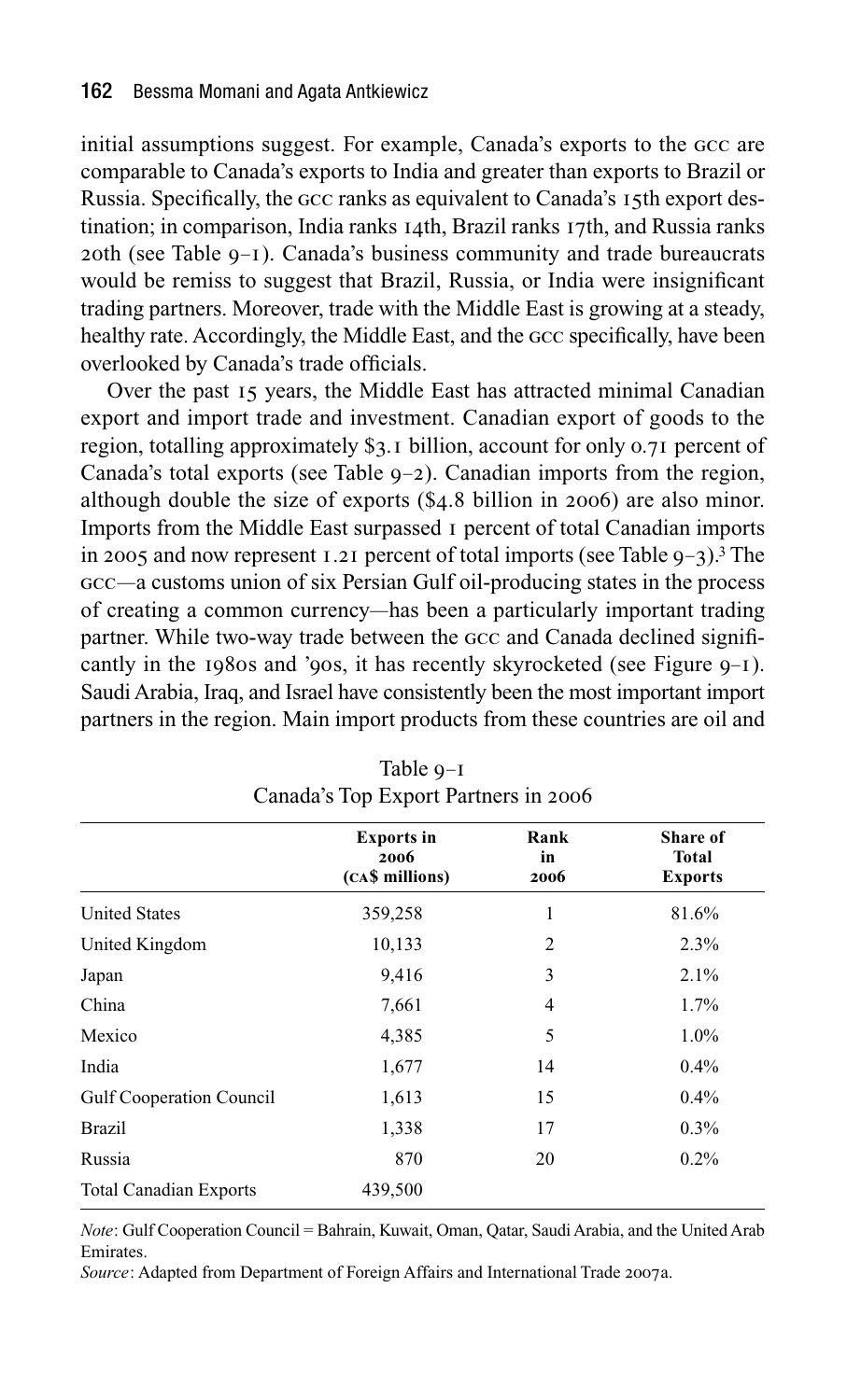|                                        | 1995      | 1997      | 1999      | <b>2001</b> | 2003      | 2005      | 2006      | Average<br><b>Rank over</b><br>10 Years |
|----------------------------------------|-----------|-----------|-----------|-------------|-----------|-----------|-----------|-----------------------------------------|
| Bahrain                                | 17.6      | 10.8      | 12.6      | 13.6        | 17.2      | 28.1      | 31.1      | 14                                      |
| Egypt                                  | 153.4     | 185.7     | 188.2     | 221.5       | 232.0     | 314.3     | 411.8     | 5                                       |
| Iran                                   | 430.5     | 728.2     | 540.4     | 496.7       | 235.1     | 274.3     | 309.0     | $\overline{c}$                          |
| Iraq                                   | 0.2       | 1.2       | 33.1      | 6.7         | 5.4       | 75.9      | 144.1     | 10                                      |
| Israel                                 | 237.4     | 252.1     | 298.2     | 351.3       | 246.3     | 431.2     | 445.7     | 4                                       |
| Jordan                                 | 12.5      | 14.7      | 19.6      | 33.6        | 30.8      | 122.5     | 56.3      | 9                                       |
| Kuwait                                 | 64.8      | 55.4      | 38.3      | 62.3        | 82.3      | 118.1     | 90.2      | 6                                       |
| Lebanon                                | 57.1      | 62.8      | 46.0      | 32.3        | 31.1      | 49.8      | 60.2      | $\overline{7}$                          |
| Oman                                   | 24.3      | 14.8      | 11.6      | 19.3        | 49.2      | 22.7      | 55.9      | 12                                      |
| Qatar                                  | 11.5      | 16.3      | 11.2      | 26.0        | 36.7      | 85.7      | 104.9     | 8                                       |
| Saudi Arabia                           | 521.1     | 557.7     | 296.9     | 339.7       | 469.0     | 439.2     | 543.6     | 1                                       |
| Syria                                  | 21.7      | 24.3      | 21.2      | 16.6        | 20.6      | 66.8      | 48.3      | 11                                      |
| United Arab Emirates                   | 200.9     | 260.4     | 181.1     | 208.8       | 343.0     | 587.7     | 787.3     | $\mathfrak{Z}$                          |
| Yemen                                  | 19.0      | 10.1      | 24.4      | 36.0        | 34.0      | 46.7      | 27.6      | 13                                      |
| Subtotal                               | 1,772.1   | 2,194.5   | 1,722.8   | 1,864.3     | 1,832.7   | 2,663.1   | 3,115.9   |                                         |
| <b>Total Canadian Exports</b>          | 262,266.6 | 298,072.0 | 355,420.3 | 404,085.0   | 381,071.4 | 436,225.9 | 439,500.4 |                                         |
| <b>Share of Total Canadian Exports</b> | $0.68\%$  | 0.74%     | 0.48%     | 0.46%       | 0.48%     | 0.61%     | 0.71%     |                                         |

Table 9–2 Canada's Exports to the Middle East, Selected Years, ca\$ millions

*Source*: Based on information obtained from the Department of Foreign Affairs and International Trade.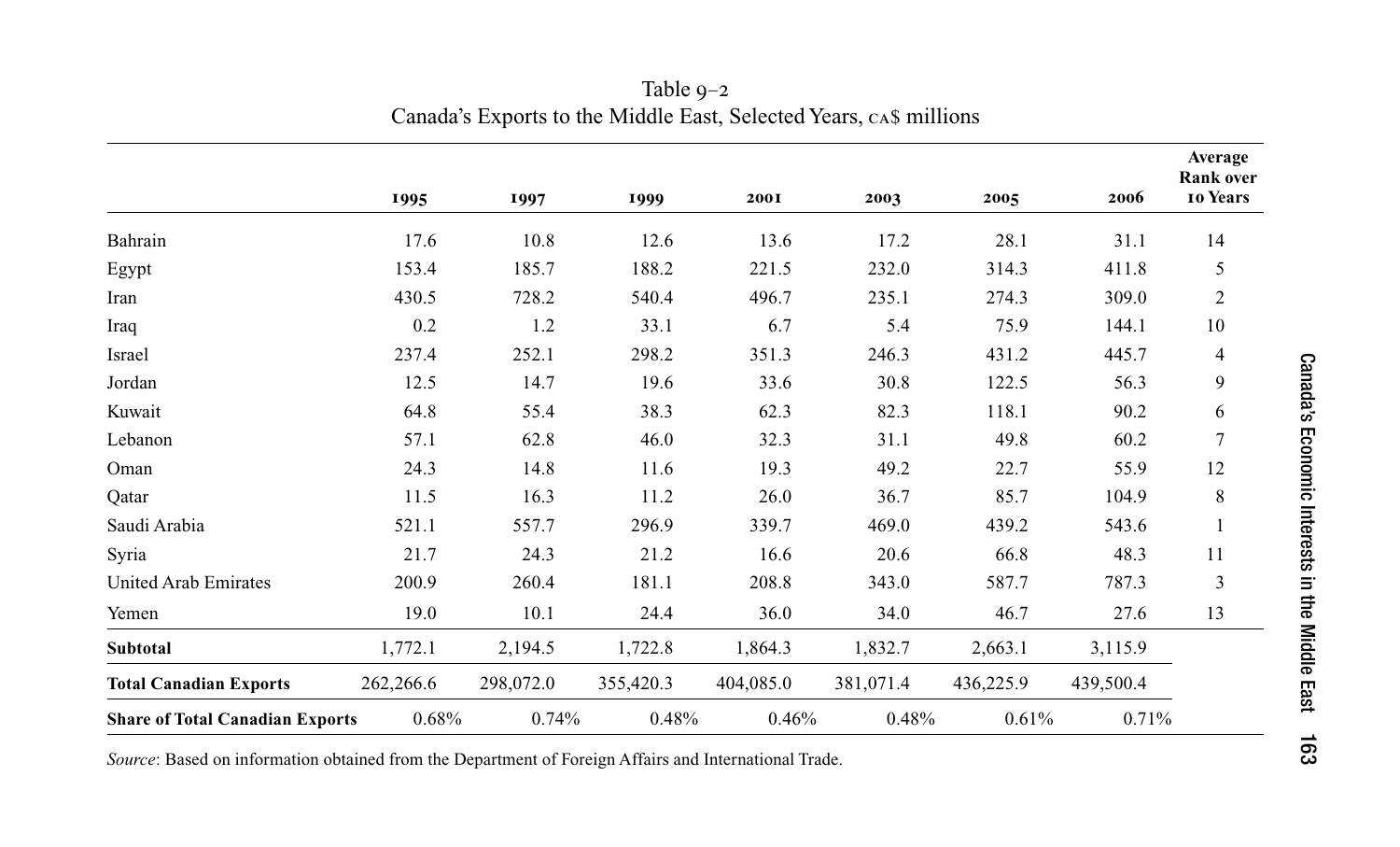| Table 9–3                                                            |           |           |           |             |            |           |           |                                         |  |  |
|----------------------------------------------------------------------|-----------|-----------|-----------|-------------|------------|-----------|-----------|-----------------------------------------|--|--|
| Canada's Imports from the Middle East, Selected Years, CA\$ millions |           |           |           |             |            |           |           |                                         |  |  |
|                                                                      | 1995      | 1997      | 1999      | <b>2001</b> | 2003       | 2005      | 2006      | Average<br><b>Rank over</b><br>10 Years |  |  |
| Bahrain                                                              | 1.47      | 2.39      | 5.10      | 11.82       | 11.24      | 7.61      | 101.95    | 10                                      |  |  |
| Egypt                                                                | 18.84     | 29.02     | 40.07     | 42.08       | 116.20     | 142.04    | 140.15    | 5                                       |  |  |
| Iran                                                                 | 121.74    | 506.01    | 111.54    | 44.60       | 63.24      | 44.47     | 44.50     | 4                                       |  |  |
| Iraq                                                                 | 0.07      | 132.51    | 163.62    | 874.06      | 1,126.30   | 1,206.43  | 1,667.88  | 2                                       |  |  |
| Israel                                                               | 240.84    | 314.77    | 442.69    | 622.27      | 620.17     | 811.26    | 872.63    | 3                                       |  |  |
| Jordan                                                               | 1.16      | 0.89      | 0.99      | 3.92        | 5.78       | 8.75      | 14.58     | 12                                      |  |  |
| Kuwait                                                               | 0.04      | 1.97      | 3.10      | 18.86       | 51.33      | 60.41     | 63.78     | 8                                       |  |  |
| Lebanon                                                              | 4.28      | 5.67      | 15.33     | 8.21        | 9.76       | 10.85     | 11.70     | 11                                      |  |  |
| Oman                                                                 | 1.00      | 0.84      | 1.59      | 2.70        | 7.00       | 4.66      | 6.13      | 14                                      |  |  |
| Qatar                                                                | 0.51      | 37.84     | 6.11      | 14.33       | 7.67       | 46.14     | 52.17     | 9                                       |  |  |
| Saudi Arabia                                                         | 501.83    | 647.78    | 429.46    | 800.44      | 919.28     | 1,701.35  | 1,706.15  |                                         |  |  |
| Syria                                                                | 27.31     | 1.37      | 2.44      | 61.49       | 96.93      | 21.77     | 25.29     |                                         |  |  |
| <b>United Arab Emirates</b>                                          | 5.99      | 13.65     | 29.01     | 72.19       | 30.22      | 66.27     | 93.93     | 6                                       |  |  |
| Yemen                                                                | 0.06      | 28.92     | 0.26      | 0.13        | 0.20       | 0.19      | 0.23      | 13                                      |  |  |
| Subtotal                                                             | 925.1     | 1,723.6   | 1,251.3   | 2,577.1     | 3,065.3    | 4,132.2   | 4,801.1   |                                         |  |  |
| <b>Total Canadian Imports</b>                                        | 225,552.9 | 272,946.3 | 320,408.7 | 343,110.5   | 336, 141.3 | 380,809.6 | 396,442.9 |                                         |  |  |
| <b>Share of Total Canadian Imports</b>                               | 0.41%     | 0.63%     | 0.39%     | 0.75%       | 0.91%      | 1.09%     | 1.21%     |                                         |  |  |

*Source*: Based on information obtained from the Department of Foreign Affairs and International Trade.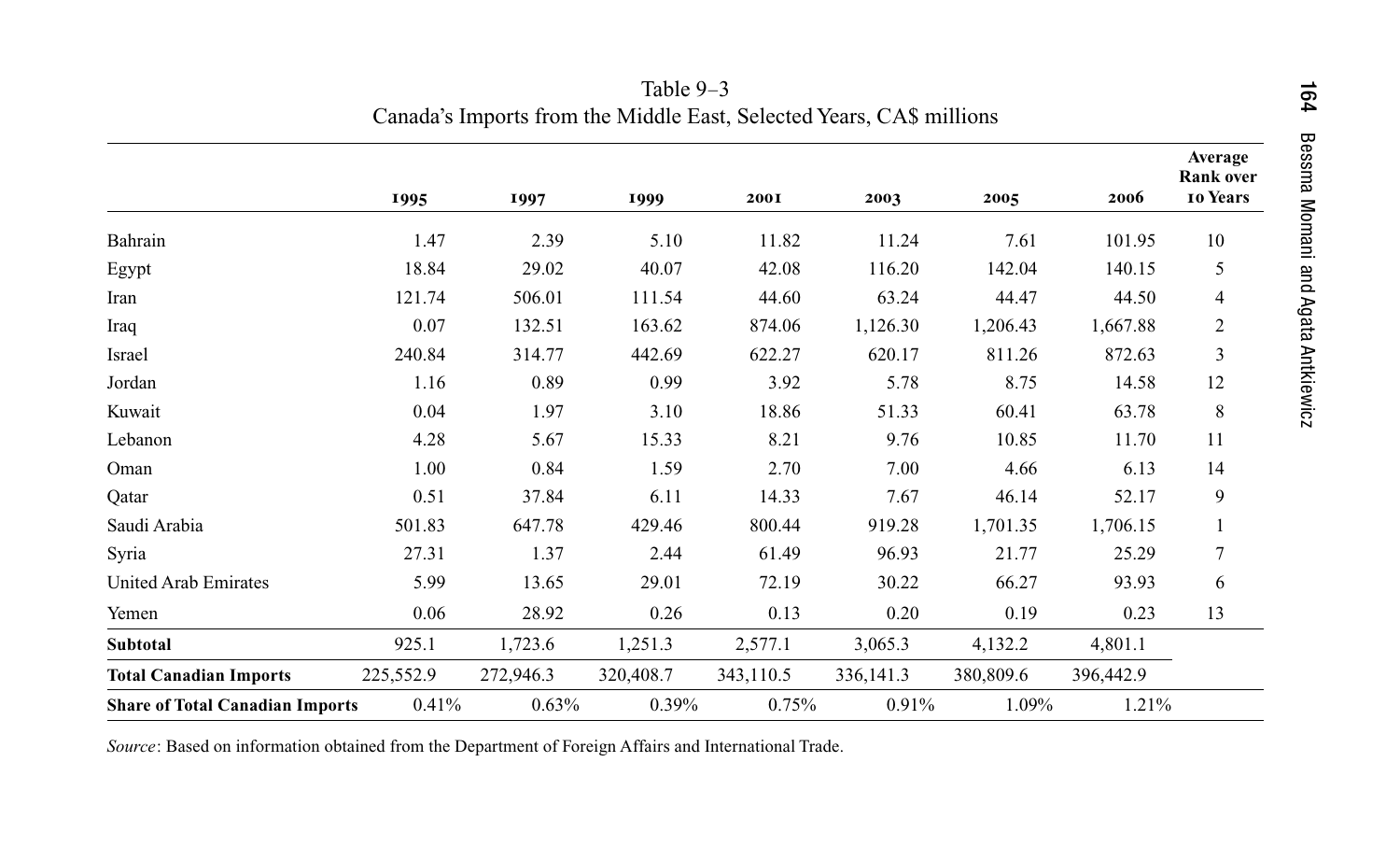

figure 9– 1 Gulf Cooperation Council's Share of Canada's Trade, 1999– 2006

*Note*: Gulf Cooperation Council (GCC) = Bahrain, Kuwait, Oman, Qatar, Saudi Arabia, and the United Arab Emirates.

*Source*: Based on data obtained from International Trade Canada.

oil products, electrical machinery, precious stones, and pharmaceuticals. On the export side, the United Arab Emirates (uae), Saudi Arabia, Iran, and, recently, Israel are the main markets for Canadian products, especially vehicles, aircraft products, machinery, cereals, metals, and wood and paper.

While data on service trade are not readily available, some reports estimate it to be in the hundreds of millions of dollars (Veilleux 2004, 21). Unofficial estimates, according to a number of interviews with former officials of the Department of Foreign Affairs and International Trade (DFAIT), suggest that export of Canadian services to the region could be equivalent to that of exports of goods. Based on interviews with officials of Export Development Canada  $(EDC)$ ,  $EDC$  unofficially estimates that services could represent 40 percent of overall trade in exports.

In recent years, Canada's exports to the Middle East have been growing rapidly. In 2005 alone, there was a 25 percent increase in exports to the region. Yearly growth rates of Canadian trade with the Middle East were unstable prior to 2003; however, this rate of growth followed the general trend of Canadian exports overall over the past 15 years. Remarkably, Canadian exports to the  $\frac{1}{2}$  for the gcc have risen by 192 percent since 1999 (see Figure 9–1); in comparison, Canadian exports to China have risen by 188 percent. EDC estimates that Canadian exports to the gcc, specifically, are expected to double by 2013. Similarly, Canadian imports from the Middle East have increased by more than 300 percent since 1990, mostly as a result of energy imports. Until 1999, Canada had enjoyed a consistent trade surplus with the Middle East, but subsequently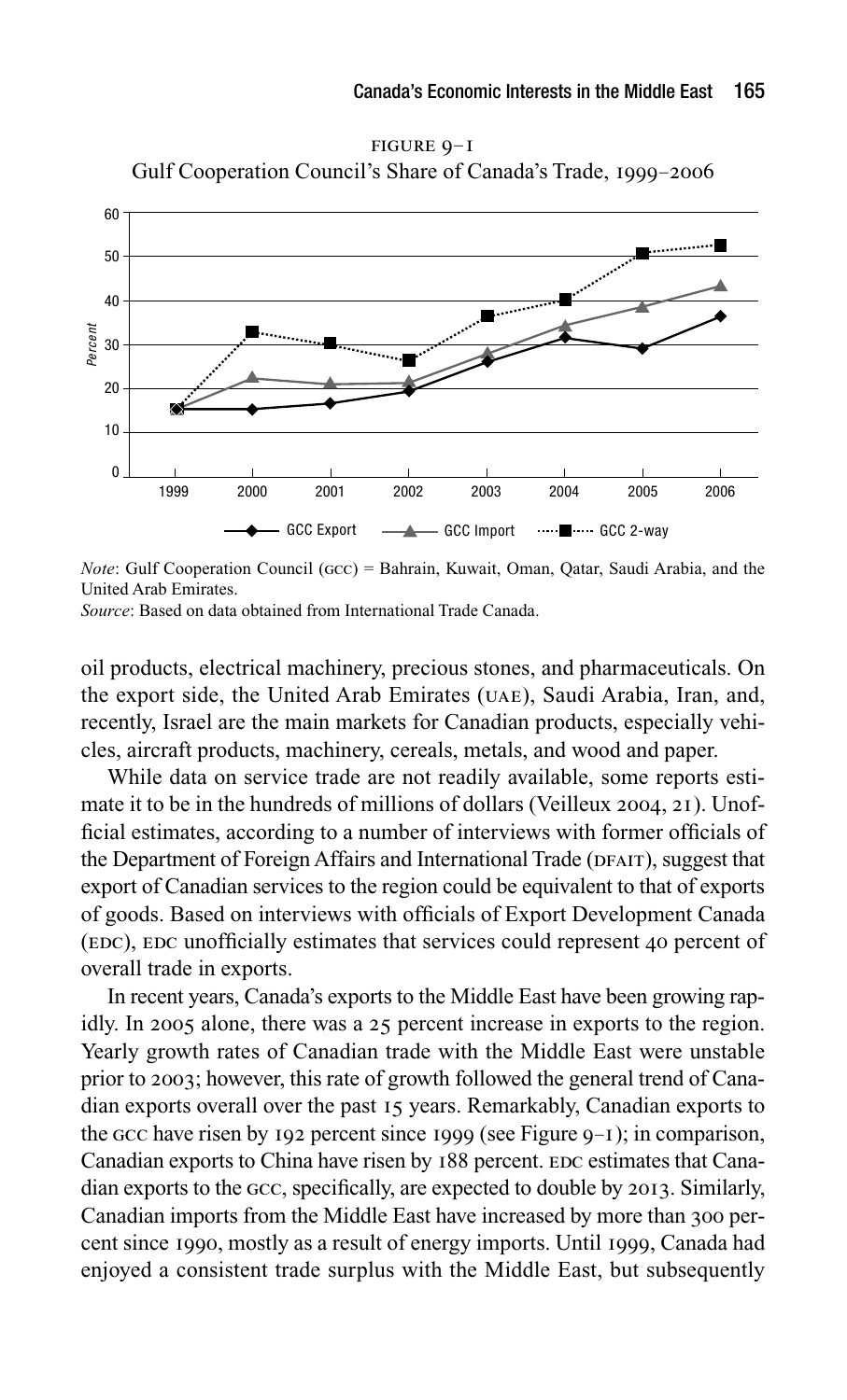<span id="page-5-0"></span>Canada's trade deficit with the region has increased more than threefold to \$1.5 billion. Canada's growing trade deficit with the Middle East is mainly attributed to rising oil prices.

An examination of the impressive growth in imports and exports to the Middle East suggests that Canada should be interested in forging stronger ties to the region. Notwithstanding political instability in the Middle East, the revenues generated by oil and gas trade as well as the resulting accumulation of wealth and growing middle class, especially in the oil-rich economies of the gcc, open up a number of opportunities for exporters. Countries in the Middle East are among the fastest growing economies in the world. Over the past ten years, growth rates in the Middle East's gross domestic product (GDP) have grown an average of 4.2 percent per annum. Some GCC countries have shown outstanding GDP growth rates, comparable to China and exceeding India and other emerging market economies (see Table  $9-4$ ). Qatar's GDP, for example, has grown at 9.4 percent per annum over the past 10 years (Metz and Van Ark 2007, 10). The gcc's foreign reserves have also been accumulating significantly over a number of years (currently at us\$1.6 trillion, compared to China's us\$1.1 trillion), mainly due to increases in oil revenues. These petrodollars need to be recycled or spent and Canada can be considered a safe destination for Gulf investments. It is important to highlight that the Middle East, especially the gcc as the main economic force in the wider region, has demonstrated that it is indeed an important driver of the global economy. The Middle East's GDP growth rate is double that of the member countries of the Organisation for Economic Co-operation and Development (OECD) and significantly higher than the world average (5.4 percent, 2.5 percent, and 3.2 percent respectively in 2006) (World Bank 2006, 4).

Canada has a trading presence in the Middle East and most notably in the gcc. However, Canada could vastly improve its economic relationship with the region. A comparison of Canada's trade performance with the gcc to other industrialized countries illustrates this point. Canada's exports to the gcc average only 11 percent of those of other oeco members. In other words, for every dollar exported to the gcc by France, Germany, or Italy, for example, Canada exports only 11 cents. In comparison, Canada captures nearly half (46 percent) of the average OECD member's trade with China and India (Lingenfelter, Azzam, and Mann 2005,1). Thus, while Canada is a strong exporter to China and India, the gcc market is being overlooked.

Another indicative measure of Canadian trade potential in the Middle East is to examine Australia's trade activity in the region. Australia has a similar economy to that of Canada (Ciuriak and Kinjo 2005). By way of example, both countries rank similarly in net exports in most product categories, with the exception of transport equipment and wood products where Canada is one of the top five exporters and Australia is a large importer of both (International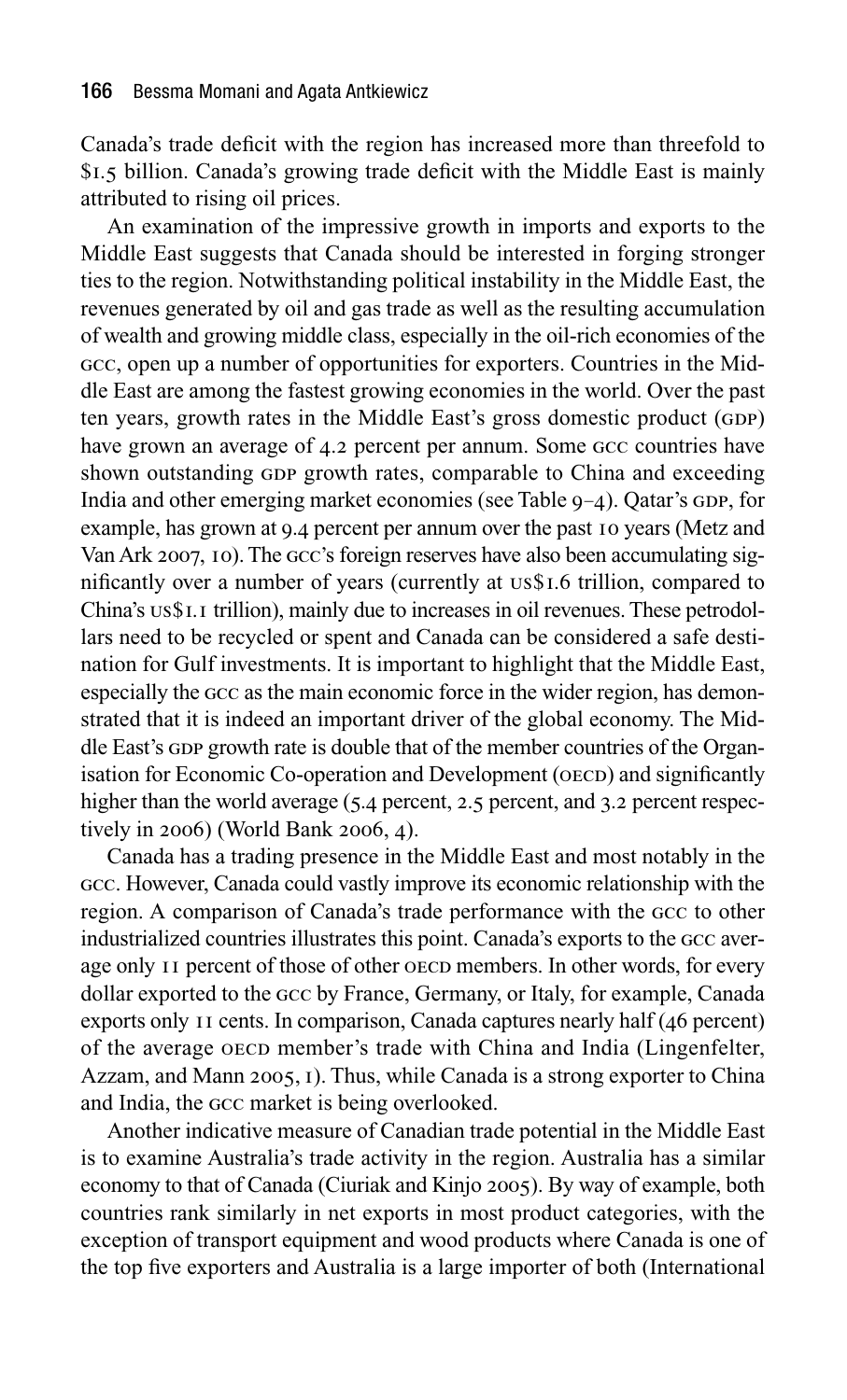|                                 | 1995   | 1998   | <b>2001</b>       | 2004 | 2005 | Average<br>1995-2005 |
|---------------------------------|--------|--------|-------------------|------|------|----------------------|
| <b>Gulf Cooperation Council</b> |        |        |                   |      |      | 4.0                  |
| Bahrain                         | 3.9    | 4.8    | 4.6               | 5.4  | 6.9  | 4.9                  |
| Kuwait                          | 4.9    | 3.7    | 0.7               | 6.2  | 8.5  | 4.4                  |
| Oman                            | 5.0    | 2.6    | 7.4               | 3.1  |      | 3.5                  |
| Qatar                           |        |        | $\qquad \qquad -$ | 20.8 | 6.1  | 9.4                  |
| Saudi Arabia                    | 0.2    | 2.8    | 0.5               | 5.3  | 6.6  | 3.0                  |
| <b>United Arab Emirates</b>     | 7.9    | 4.3    | 8.0               | 9.7  | 8.5  | 6.8                  |
| <b>Other Middle East</b>        |        |        |                   |      |      | 4.3                  |
| Iran                            | 2.7    | 2.7    | 3.7               | 5.1  | 4.4  | 4.6                  |
| Iraq                            |        | 34.8   | $-6.6$            | 46.5 |      | 6.6                  |
| Jordan                          | 6.2    | 3.0    | 5.3               | 8.4  | 7.3  | 4.8                  |
| Lebanon                         | 6.5    | 3.0    | 4.5               | 6.3  | 1.0  | 3.4                  |
| Syria                           | 5.8    | 6.3    | 5.2               | 3.9  | 5.1  | 3.4                  |
| Yemen                           | 11.6   | 6.5    | 4.6               | 2.5  | 2.6  | 5.1                  |
| Egypt                           | 4.5    | 4.0    | 3.5               | 4.2  | 4.9  | 4.5                  |
| Israel                          | 6.7    | 3.7    | $-0.3$            | 4.4  | 5.2  | 3.6                  |
| <b>Other Economies</b>          |        |        |                   |      |      |                      |
| India                           | 7.6    | 6.0    | 5.2               | 8.3  | 9.2  | 6.5                  |
| China                           | 10.9   | 7.8    | 8.3               | 10.1 | 10.2 | 9.3                  |
| <b>Brazil</b>                   | 4.2    | 0.1    | 1.3               | 4.9  | 2.3  | 2.4                  |
| Russia                          | $-4.1$ | $-5.3$ | 5.1               | 7.1  | 6.4  | 3.2                  |

TABLE  $9-4$ Gross Domestic Product Growth Rates of the Middle East and Brazil, Russia, India, and China

*Note*: Aggregates for the Gulf Cooperation Council and the other Middle East countries are quoted in Metz and Van Ark (2007, table 1, 10).

*Source*: World Development Indicators Online, World Bank.

Trade Centre 2007). Canada also has a clear advantage over Australia in terms of product diversification in fresh and processed food and chemicals (International Trade Centre 2007). However, despite the similarities in export performance and competitiveness, Australia has consistently enjoyed a trade surplus with the Middle East, whereas Canada's trade deficit with the region is increasing (see Figure  $9-2$ ). Australia is negotiating a free trade agreement with the uae and has been in free trade discussions with the gcc, for example. Australia appears to have put more effort into fostering strong trade ties with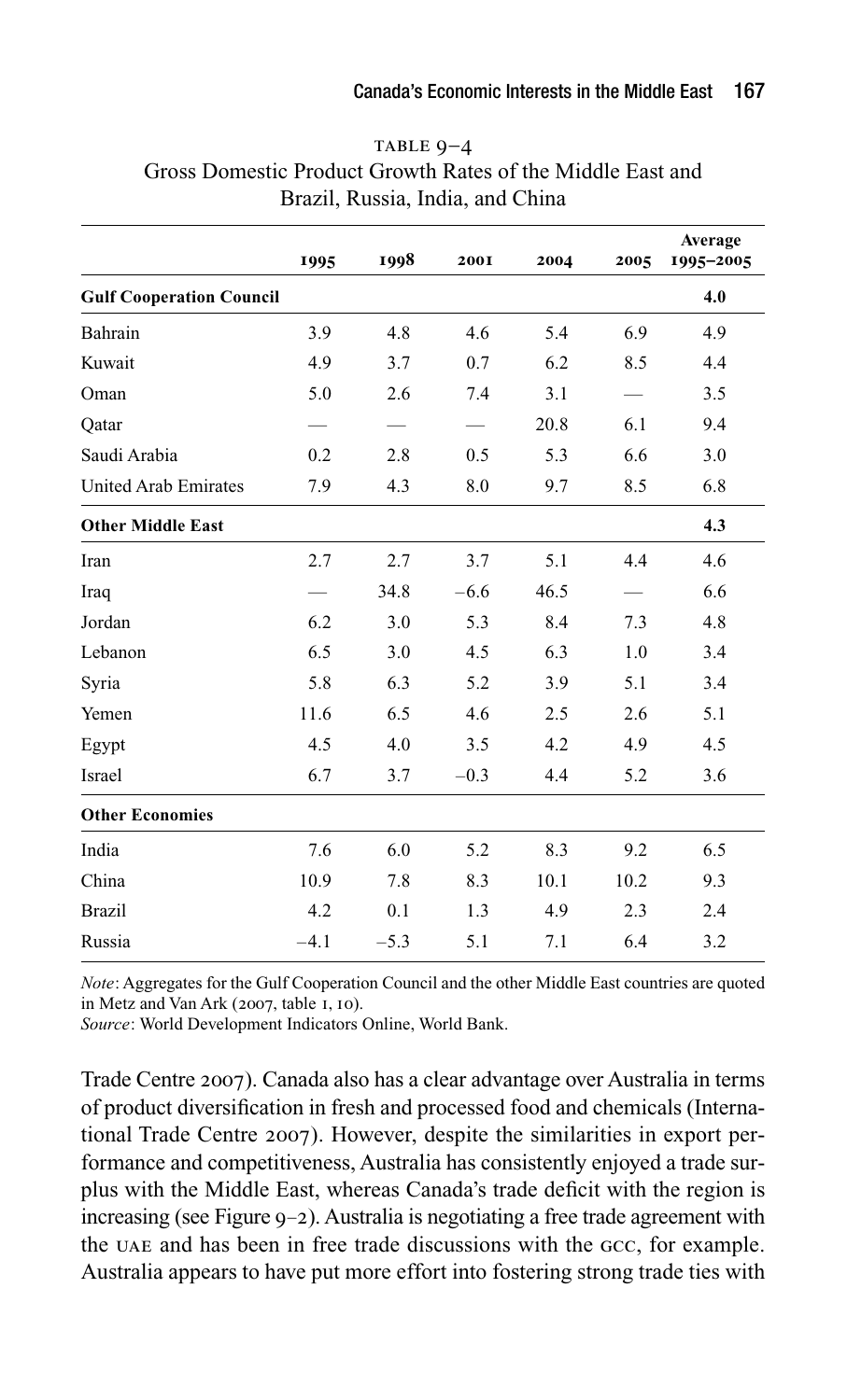



*Notes*: Gulf Cooperation Council (GCC) = Bahrain, Kuwait, Oman, Qatar, Saudi Arabia, and the United Arab Emirates. Middle East (me) = gcc, Egypt, Iran, Iraq, Israel, Jordan, Lebanon, Syria, and Yemen.

Source: United Nations Commodity Trade Statistics Database (COMTRADE).

the Middle East, particularly with the gcc. The impression of Canadian government officials formerly stationed in the region is that Australia has made it a formal policy commitment to bring senior government officials into the region and to set up regional trade offices. The payoff has been extraordinary. In the past five years, Australia has increased its exports to the gcc by more than 500 percent (Subcommittee on International Trade, Trade Disputes, and Investment of the Standing Committee on Foreign Affairs and International Trade [sint] 2005). In absolute terms, Australian exports to the Middle East as a whole are almost double that of Canadian exports in recent years (compare Tables  $9-2$  and  $9-5$ ). It is suggested that Canada, put simply, has a lot of room to grow in its trading relationship with the Middle East and, more specifically, the gcc.

Where does Canada have complementarity in trade of goods with the Middle East? What products can Canada provide the Middle East that are needed throughout the region? According to the Trade Specialization Index, Canada has a comparative advantage in almost all products with the exception of mineral products (gcc), chemicals (Egypt, Israel, Saudi Arabia, and Qatar), textiles (Israel, Egypt, Oman, and Bahrain), food (Israel and Egypt), precious metals and stones (Israel and Egypt), and arms and ammunition (Israel)[.4](#page--1-0) It is no surprise then that the sectoral mix of Canadian– Middle East trade is tilted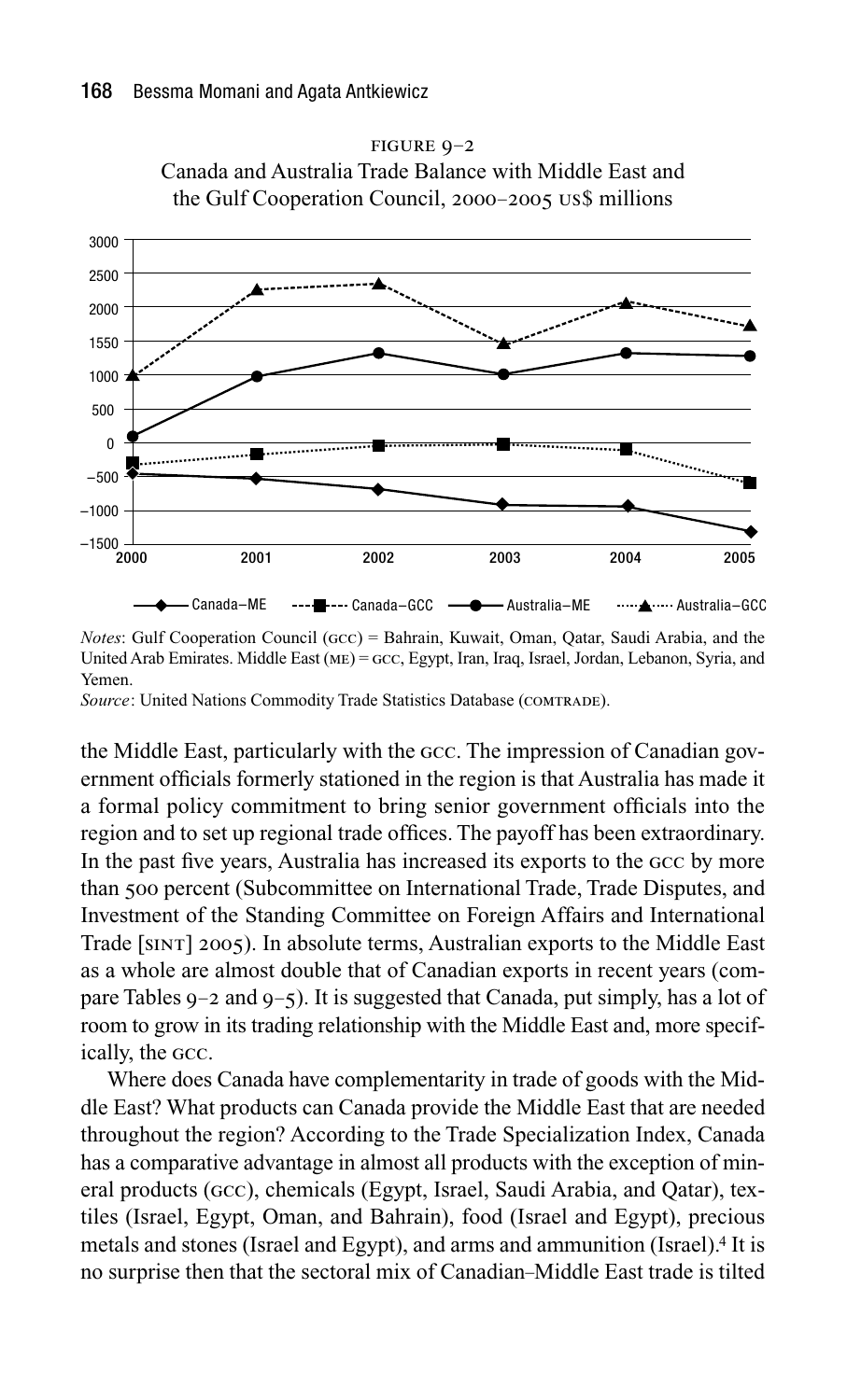| 2000 | Import               | 2,197 |  |
|------|----------------------|-------|--|
|      | Export               | 3,221 |  |
|      | <b>Trade Balance</b> | 1,024 |  |
| 2001 | Import               | 1,701 |  |
|      | Export               | 3,986 |  |
|      | Trade Balance        | 2,285 |  |
| 2002 | Import               | 1,460 |  |
|      | Export               | 3,825 |  |
|      | <b>Trade Balance</b> | 2,365 |  |
| 2003 | Import               | 1,872 |  |
|      | Export               | 3,333 |  |
|      | Trade Balance        | 1,460 |  |
| 2004 | Import               | 2,256 |  |
|      | Export               | 4,375 |  |
|      | <b>Trade Balance</b> | 2,119 |  |
| 2005 | Import               | 2,360 |  |
|      | Export               | 4,109 |  |
|      | Trade Balance        | 1,749 |  |
|      |                      |       |  |

### TABLE 9-5 Australia's Trade Balance with the Middle East, 2000-2005, us\$ millions

*Note*: Middle East: Bahrain, Egypt, Iran, Iraq, Israel, Jordan, Kuwait, Lebanon, Oman, Qatar, Saudi Arabia, Syria, United Arab Emirates, Yemen.

*Source*: United Nations Commodity Trade Statistics Database (COMTRADE).

in favour of exported machinery, wood, agriculture, aerospace, and automobile products, and in favour of imported natural resources and textiles (see Tables  $9-6$  and  $9-7$ ). Canada has complementary trade with the Middle East, but, more importantly, the potential for growth in noted sectors is also an important source of Canadian economic growth.

To begin, it is important to note that recent Canadian economic growth is increasingly generated by new sectors. In the late 1990s, Canada's economy was dominated by sectors such as high tech, auto manufacturing, and information and communication technologies. Since the beginning of the decade, however, these industries have slowed, while construction, resources, health, education, and related services are currently driving the Canadian economy (Cross 2006, 3.4). By way of example, yearly growth in construction in 2006 was 7.2 percent and oil and gas extraction 3.4 percent, while manufacturing and primary industries (agriculture, forestry, fishing, and hunting) experienced negative growth (Statistics Canada, various tables). An important factor in the weak performance of the manufacturing sector has been increased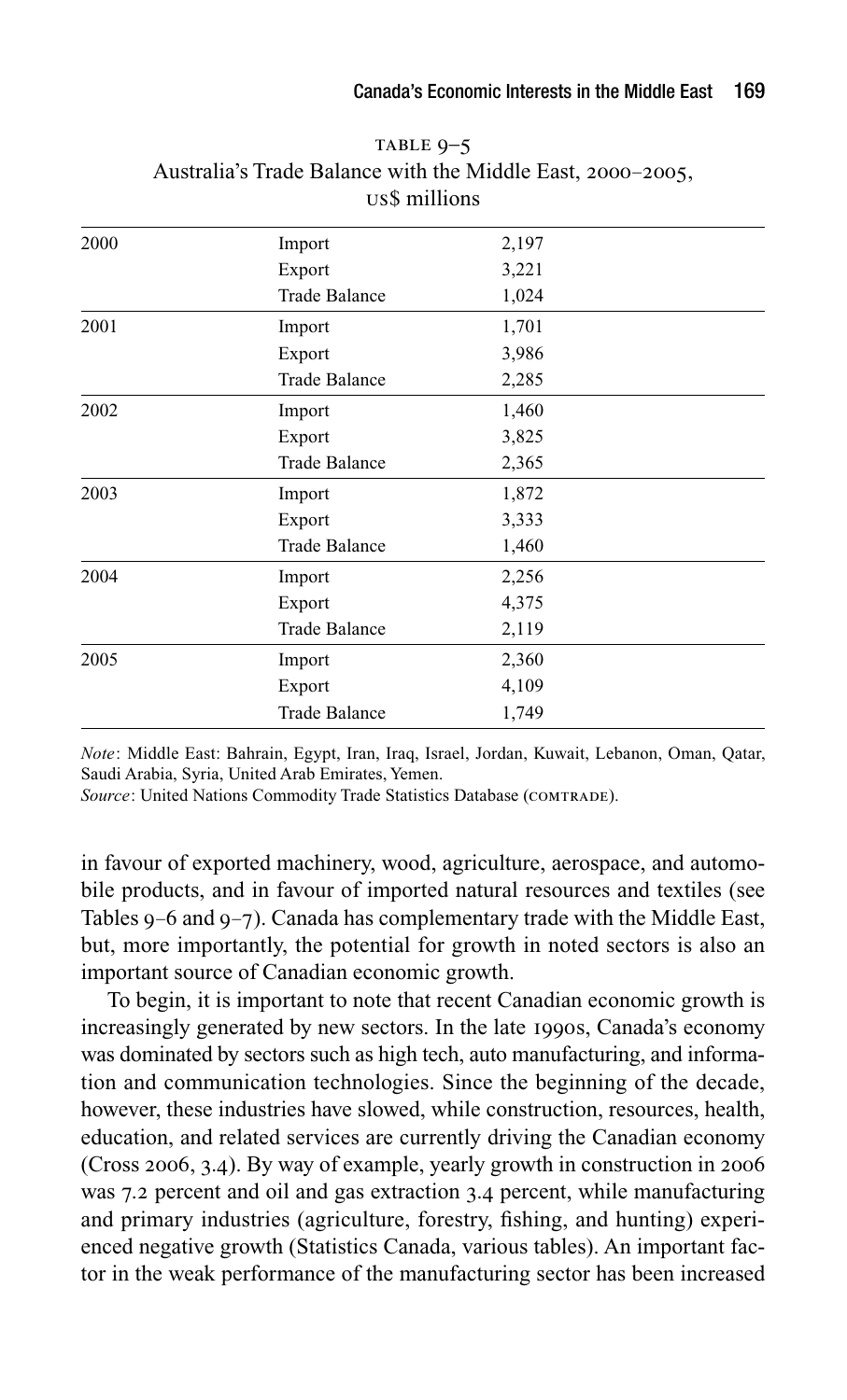Control Breakdown of Canada's Exports to the Middle East<br>
Aero-Commun-Biotech/<br>
Profes-<br>
Facebook Pharm-Natural Agri-Hachin- Con-Paper<br>
Feather of Technology equiticals Resources entire ery struction Products Energy Textil Emirates $\mathsf{s}$  , and  $\mathsf{e}$  , and  $\mathsf{e}$  , and  $\mathsf{e}$  , and  $\mathsf{e}$  , and  $\mathsf{e}$  , and  $\mathsf{e}$  , and  $\mathsf{e}$ Iran • •Kuwait ••• • •

*Sources*: Department of Foreign Affairs and International Trade (2007b), Canadian Trade Commissioner Service (2006, 2007).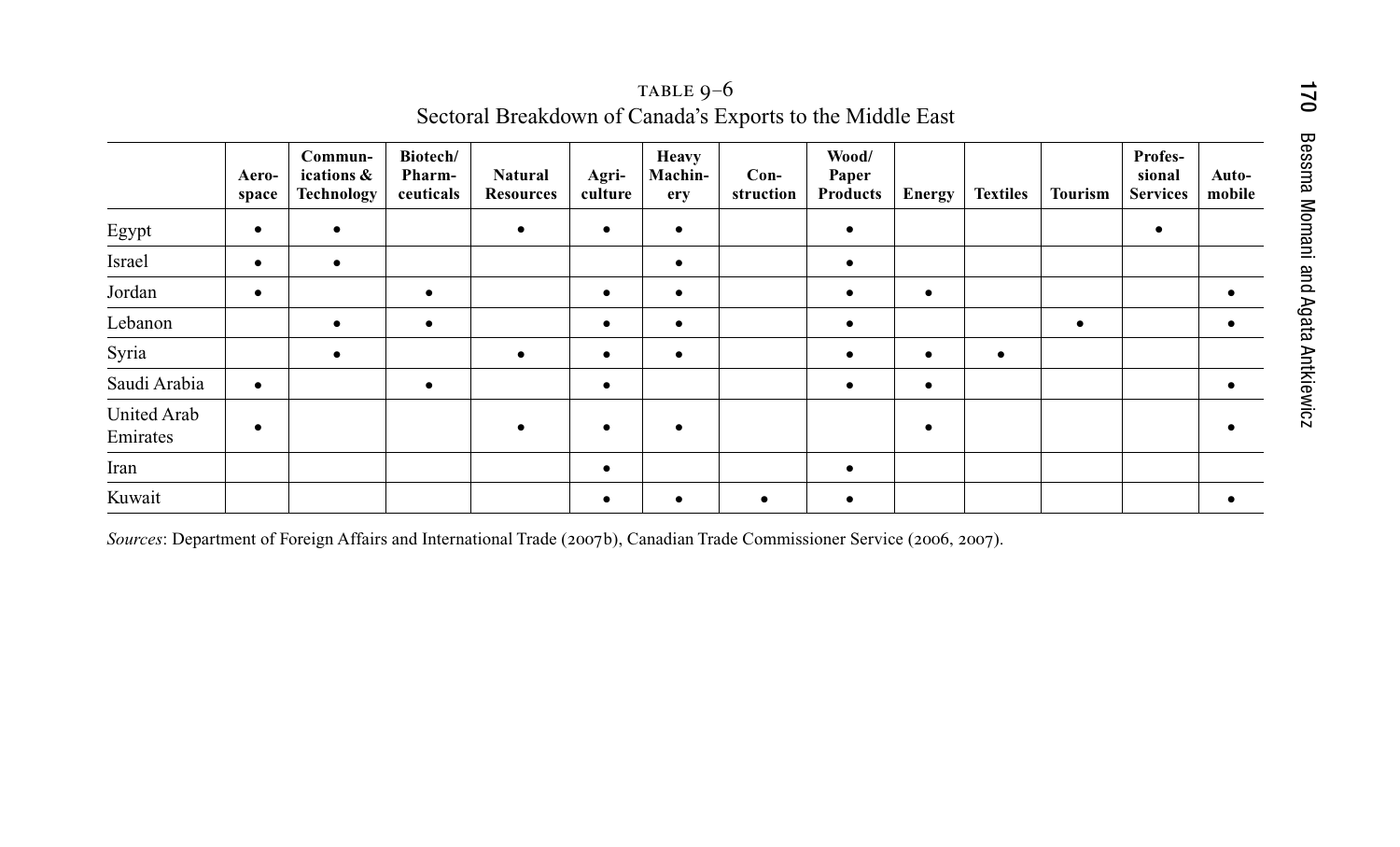|                         | Commun-<br>cations &<br>Technology | Biotech/<br>Pharma<br>ceutical | <b>Natural</b><br><b>Resources</b> | Agri-<br>culture | Heavy<br>Machin-<br>ery | <b>Energy</b> | <b>Textiles</b> | Auto-<br>mobile |
|-------------------------|------------------------------------|--------------------------------|------------------------------------|------------------|-------------------------|---------------|-----------------|-----------------|
| Egypt                   |                                    |                                |                                    |                  |                         |               |                 |                 |
| Israel                  |                                    |                                |                                    |                  |                         |               |                 |                 |
| Jordan                  |                                    |                                |                                    |                  |                         |               | $\bullet$       |                 |
| Lebanon                 |                                    |                                |                                    |                  |                         |               |                 |                 |
| Syria                   |                                    |                                |                                    | ٠                |                         |               | $\bullet$       |                 |
| Saudi<br>Arabia         |                                    |                                |                                    |                  |                         |               |                 |                 |
| United Arab<br>Emirates |                                    |                                |                                    |                  |                         |               |                 |                 |
| Iran                    |                                    |                                |                                    |                  |                         |               |                 |                 |
| Kuwait                  |                                    |                                |                                    |                  |                         |               |                 |                 |

Table 9-7 Sectoral Breakdown of Canada's Imports from the Middle East

*Sources*: Department of Foreign Affairs and International Trade (2007b), Canadian Trade Commissioner Service (2006, 2007).

competition from emerging countries (for example, China and India). This is especially visible in textiles, clothing, electrical equipment, leather products, and furniture (Industry Canada 2006, 15). On the other hand, computer and electronic products, wood, chemicals, and transportation equipment are currently the most successful manufacturing areas in Canada.

 $DFAIT (2005)$  has highlighted key market access priorities with countries in the Middle East. These specified sectors can be correlated to sectors where opportunities for growth and positive ripple effect on the Canadian economy have been suggested by other economic analyses. According to DFAIT, opportunities in the Middle East have been identified in the wood and pulp and paper sectors (Egypt and Syria), equipment and veterinary health products, transportation equipment and machinery, and aircrafts (Jordan), water (Jordan), energy (Syria), information technology and communications (Egypt and Syria), automobiles (Iran), and petrochemical (Egypt) industries. In high-tech products (such as computer, communications equipment), firms have already started diversifying their exports away from the declining United States and United Kingdom markets to more prospective emerging markets (EDC 2007,  $61-62$ ). Given the declining exports of Canadian forestry products to the U.S., expansion of trade with the Middle East is an option worth considering. In primary industries, despite overall negative growth, crop production drives economic activity due to the opening of new export markets for wheat and canola products (35). Canada sees trade opportunities in—and seeks further liberaliza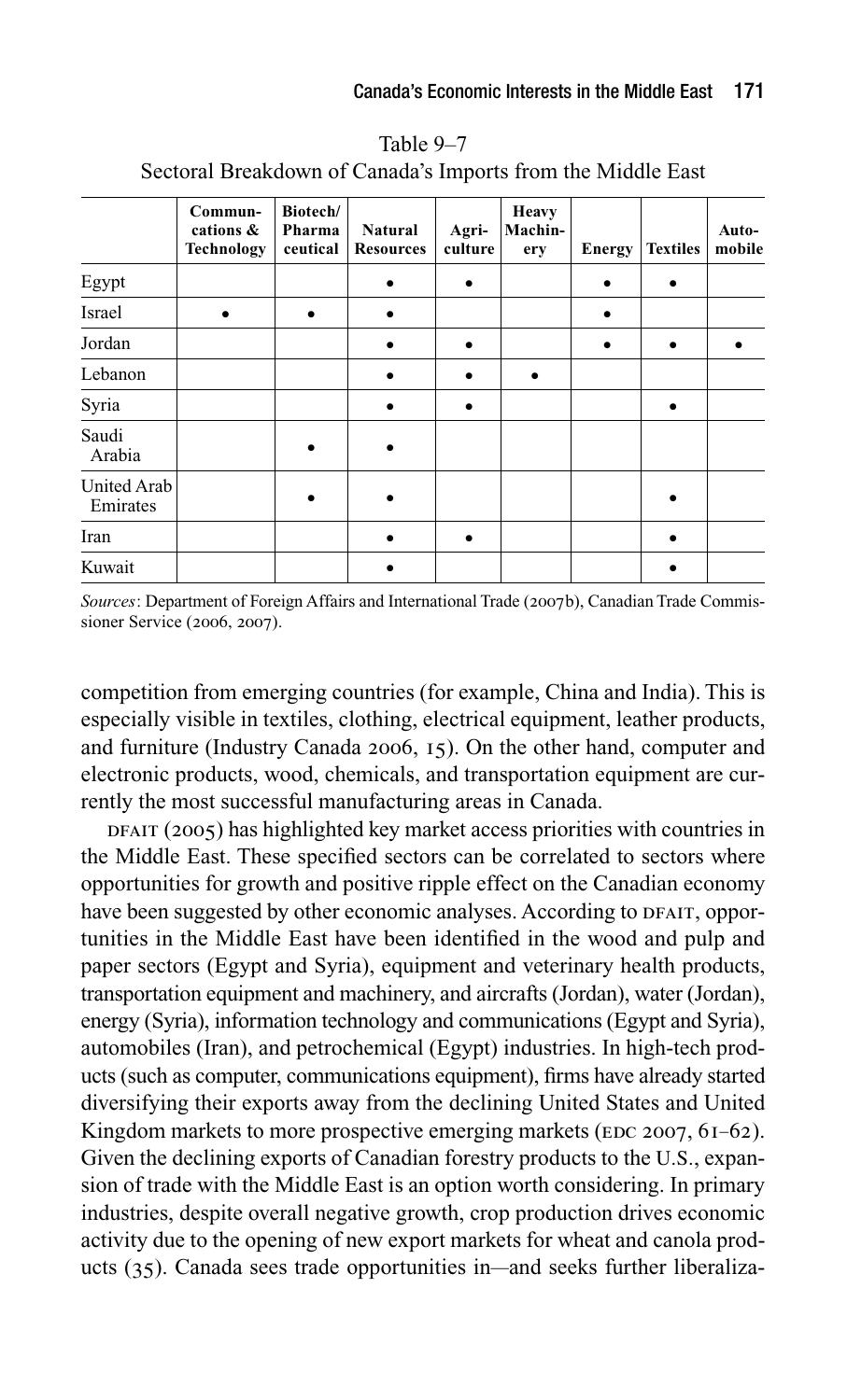tion of bilateral trade in—canola oil (Israel, Iran, and Egypt), processed food (Jordan and Iran), dairy products (Jordan), live cattle (Iran) and beef and veal  $(UAE)$ .

In services, the potential for growth seems to be located in professional, scientific, and technical services (currently growing at approximately 2.8 percent annually) and architectural and engineering services (3.3 percent) (Statistics Canada, various tables). Entertainment, recreation, and accommodation services have also recently experienced accelerated growth (between 3 percent and 5 percent annually). The overall export of Canadian services is not growing significantly at the moment; however, this is mainly a result of the strong Canadian dollar and declining demand in the United States.  $EDC (2007, 15)$  estimates that service exports to emerging markets will grow faster than to the U.S.  $(3$  percent to 4 percent and 1 percent respectively).<sup>5</sup> In services, the potential for expansion has been noticed in education (Egypt and Saudi Arabia), consulting, training, software, and financial services (Syria), tourist services (uae), infrastructure, construction, and engineering (Bahrain, Qatar, Saudi Arabia, and the UAE), and health care (Saudi Arabia) (DFAIT 2005, 136–51; Lingenfelter, Azzam, and Mann 2005).

EDC has also highlighted oil and gas, infrastructure, and environment as key sectors for strong Canadian investment and export potential. In this context, it seems that the market access priorities in the Middle East as identified by DFAIT follow domestic developments in various sectors of the economy. In addition, the fact that the oil-rich economies of the gcc are working toward higher economic diversification, using the oil revenues to increase spending on infrastructure, construction, other non-oil industries, real estate, tourism, and finance is a clear sign that Canada needs to look to the region for potential commercial opportunities.

While Canadian energy companies have traditionally established their presence in the Middle East and include, to name a few, Nexen, Petro-Canada, and BC Gas, companies from other sectors of the economy are becoming increasingly interested in the region. In aerospace, CAE, a Canadian manufacturer of flight simulators, has invested in a large flight training centre in Dubai; in infrastructure, snc-Lavalin, Bombardier, and Gartner Lee are also well represented in the region. Canso and Cansult have provided engineering and project management expertise throughout the uae on multi–million-dollar building initiatives. Canada is also increasingly active in providing educational services, such as the College of the North Atlantic– Qatar, and health training such as InterHealth and training of Saudi medical doctors in Canada. A number of Canadian retailers also figure prominently in the gcc, including Aldo, CinnZeo, La Vie en Rose, and Second Cup. The gcc stands out in the Middle East as a place where Canadian businesses can grow at remarkable rates.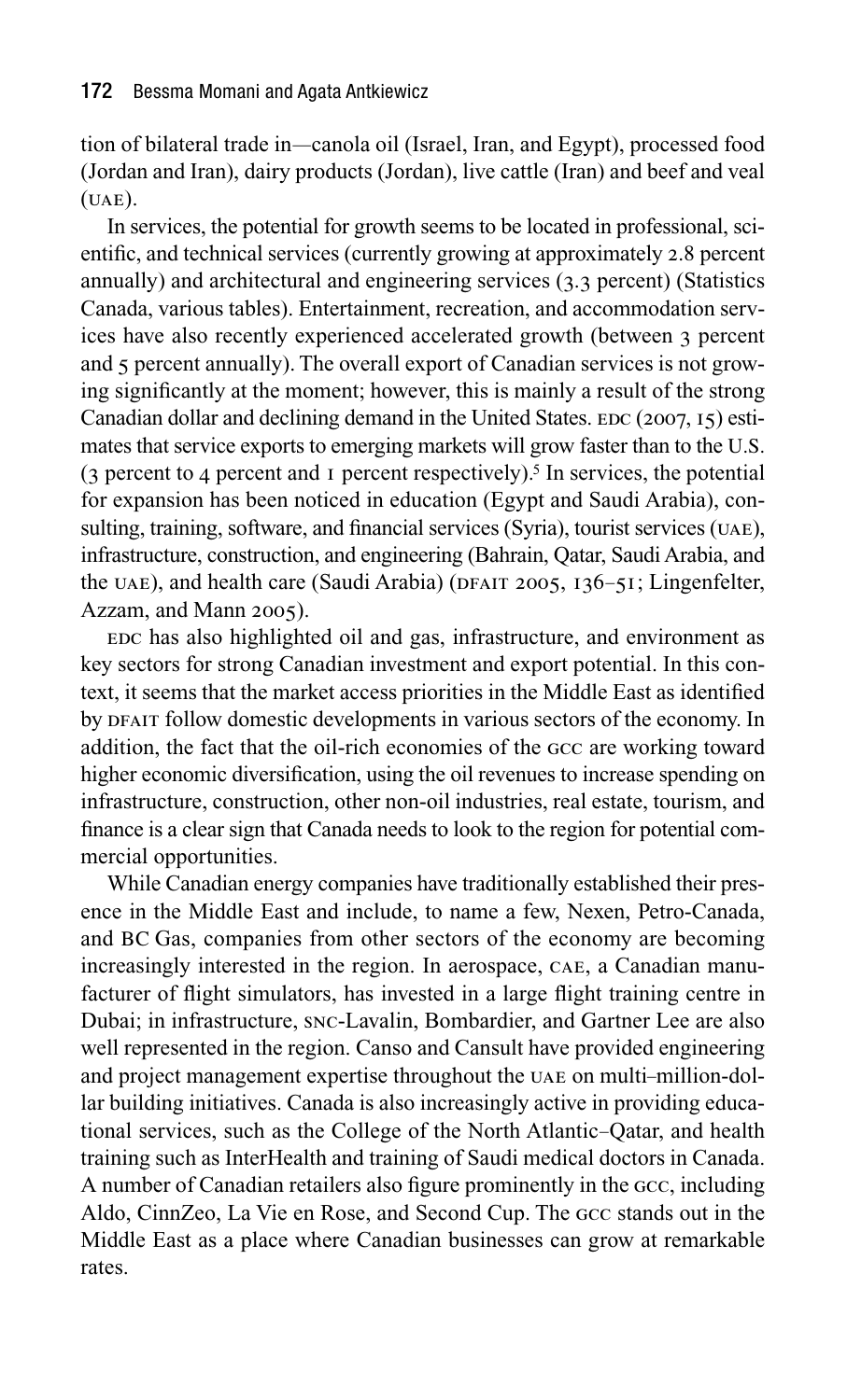### **Making the Case for Enhancing Canada–Middle East Economic Ties**

Canada has a positive image in the Middle East. The importance of image cannot be overestimated. Canadian businesses are well liked by Middle Easterners, in part owing to the perceived impartiality of Canadian foreign policy in the region and in part owing to the likeability of Canadians. Former parliamentary secretary to the minister of international trade Mark Eyking has even suggested that Canada gained added respect in 2004 for the government's handling of the Iraq crisis (Buchanan 2005). Peter Ventin, vice-president of Cansult—one of the most profitable Canadian engineering firms working in the gcc—adds that Canadians have "got an incredible reputation.… Doors are open to us because we're a Canadian firm. That may not be the case if you're an American firm or a British firm, especially in light of the recent political environment in that part of the world" (SINT 2005). During the Middle East's unofficial consumer boycott of U.S. and UK goods in the region, a former Canadian trade representative noted that Canada was an unintended benefactor, with many Arab consumers switching to Canadian-made goods (Seguin 2007). Moreover, Canada is favoured in the region because it is seen as having "no preset agenda" and being a country of diversity and compromise and are therefore considered good business partners (Seguin 2007). Yet, as the president of the Canada-Arab Business Council (cabc) noted, there is a longstanding misperception that Canadian businesses do not perform well in the region (Mann 2007).

Canada's business community has often assumed that U.S. and UK businesses perform better in the Middle East because of their stronger political and historical ties to the region (Mann 2007). Canadian businesses are often surprised that the Middle East has a high income per capita and generally have a misperception that the region is unfriendly to foreign business (Seguin 2007). The cabc president, however, has commented that Gulf businesses noted their preference in dealing with Canadian companies, particularly as opposed to U.S. ones (Mann 2007). Canada, in some respects, has an edge over the United States.

Since 2005, the CABC has brought Canada's potential and growing level of trade with the gcc to the Canadian government's attention in a number of presentations to the Standing Committee on International Trade (CIIT). The Canadian government has also taken increased notice of the gcc market, in part owing to the attention raised by the cabc presentations (Mann 2007). In 2006, the government created a special committee to investigate potential opportunities for enhancing Canadian-gcc linkages. The most significant indication of this heightened interest came when Canada's trade minister David Emerson (2007) noted in a speech to the cabc that negotiations on a free trade agreement with the gcc might be launched. He stated that "bilateral trade agreements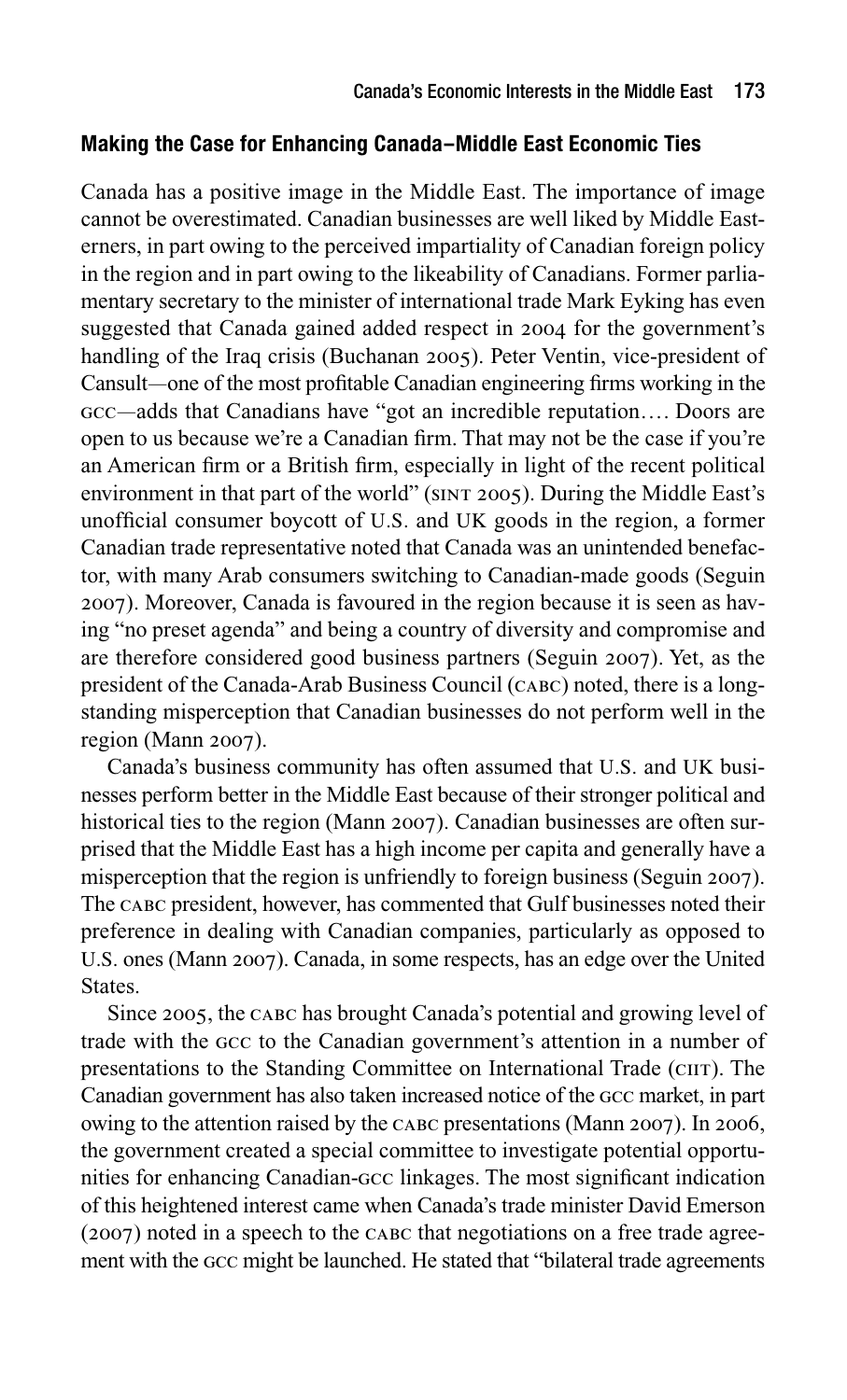in key markets—markets like the Middle East and North Africa—will become a major priority for us in the near term."

There have been some synergies to push trade further with the Middle East. In 2005 Prime Minister Paul Martin addressed the CABC and stated: "Unfortunately, and I speak to government, I speak to the business community, and I speak to the ambassadors who are here, the simple fact of the matter is we have done little more than scratch the surface of the opportunities that are open to us in the Arab world." Trade Minister David Emerson made similar remarks in his 2007 address to the CABC:

There's an awful lot of room for improvement; and just the few conversations I had coming in and meeting people [at the cabc annual meeting], I heard just enormous enthusiasm coming from people of just the highest calibre realizing that there is a window of opportunity here to deal with the Middle East in a way that would bring tremendous benefits to Canada and the region over the next couple of years. (Emerson 2007)

While commentators may have noted Canada's changed policy with respect to the Middle East under the Harper government, particularly with respect to Canada's United Nations voting record on issues concerning the Middle East, the cabc believes that this has not filtered negatively to the business community. While Middle Eastern diplomats have complained about Canada's UN voting during official visits intended to promote business ties with Canada, several individuals in government noted in personal interviews with the authors that this was not nearly as damaging to our reputation as critics have argued. Canada's ambassador to Saudi Arabia, Roderick Bell, reflected on this by saying:

Some might say we're coasting on our reputation from the past. I personally think there is merit in that argument and that perhaps in recent years we haven't deserved the reputation we garnered in the past. Nonetheless, we still have it, more particularly since the events of  $9/11$ . The Canadian position on Middle Eastern issues, and more particularly on Iraq, are extremely valued, and this is not just at the government level.… We really do have a special place in these Arab countries, but we don't exploit it as much as we should. (SINT 2005)

Without a comprehensive survey of Middle East business and government on perceptions of Canada, the effect of changes to Canada's Middle East policy under Prime Minister Harper cannot yet be measured. Nevertheless, there appears to be some goodwill banked in the Middle East that continues to serve Canadian businesses positively in the region. Moreover, regardless of which party is in government, both the Liberals and the Conservatives have expressed a strong will to promote Canadian business in, and exports to, the Middle East. The question becomes, then, if there is clear quantitative economic evi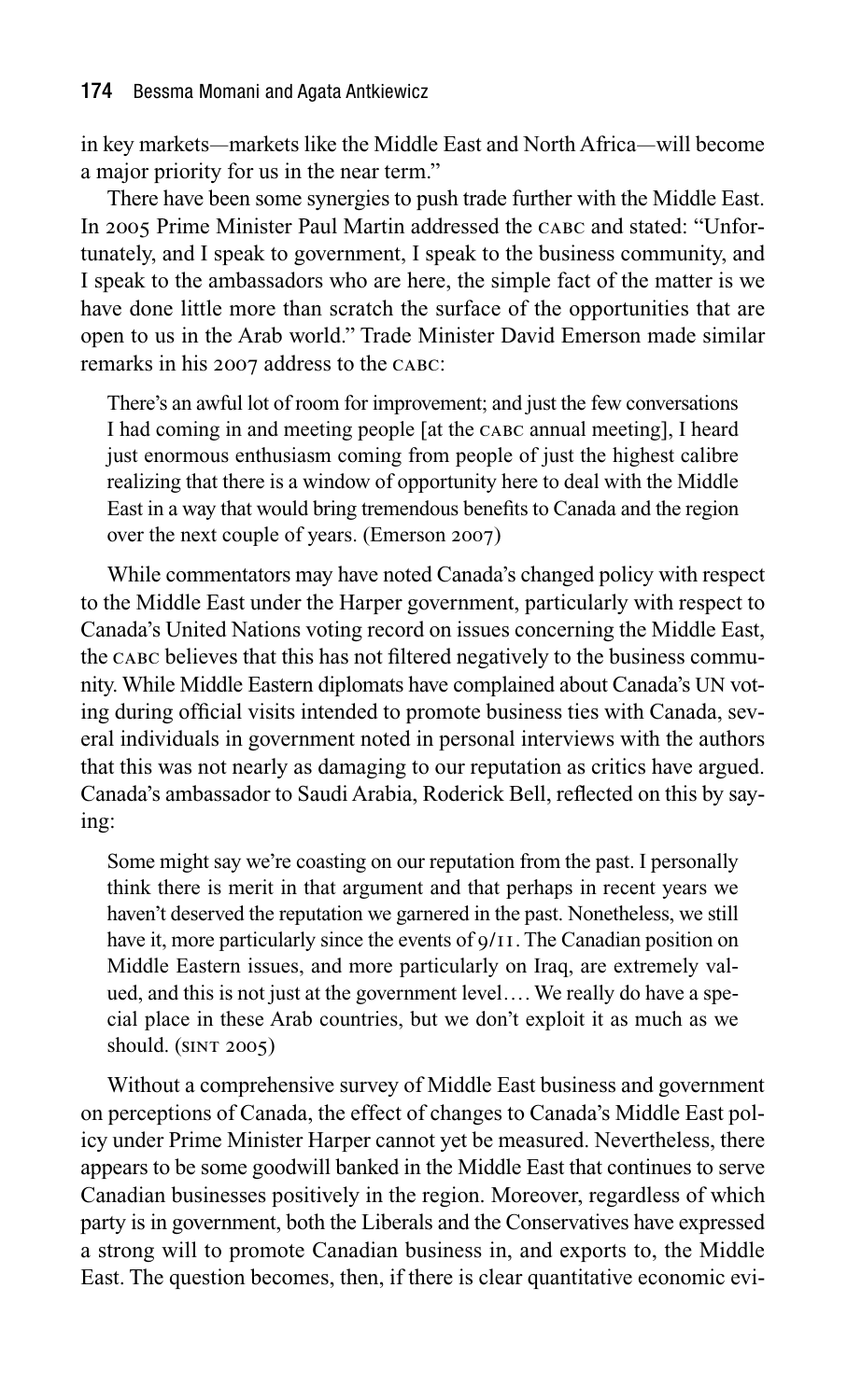dence supporting increased Canada– Middle East trade and the Middle East is eager for Canadian business, why has Canada underestimated trade with the Middle East and, specifically, the GCC?

### **Challenges to Enhancing Canadian Business Interests in the Middle East**

This chapter uses 15 interviews with interested business leaders, stakeholders, parliamentarians, and past and present government bureaucrats to synthesize a number of factors that present challenges to enhancing business in the region. First, as the U.S. monopolizes Canada's official and business interests, there is a declining interest for much else. Why do Canadian trade officials not pursue trade in regions such as the Middle East? A number of interviewees noted that while there is interest in DFAIT and EDC to exploit new markets, the emphasis is more often placed on the better known emerging market economies called the brics: Brazil, Russia, India, and China. In a sense, Canada wears "blinders" when pursuing trade opportunities beyond the BRICS. Dwain Lingenfelter (2005), the vice president (international relations) of Nexen, says that "it's much more difficult to get ministers to lead trade missions to the Middle East than I think it is to India or Brazil or China. At least the record would show that there are many more ministers going to those countries than going to the Middle East. And so I think this is just one part of it, but I think we all have to do our part." This sentiment exists despite the EDCs observation, similarly echoed in many interviews, that it is relatively easier to conduct business in the Gulf than in India or China.

Second, part of the difficulty in selling the idea that the Middle East, and specifically the gcc, is worthy of business and bureaucratic interest is that the Middle East and gcc populations are relatively small (Mann 2007). Business and the bureaucracy are more impressed by and interested in exporting to larger consumer markets, such as India and China. It is simply more impressive to boast that Canada has secured stronger ties with a market of more than 1 billion than to boast ties with a Middle East market of 250 million or a gcc market of 35 million.

Third, there are strong perceived political risks associated with conducting business in the region. Undoubtedly, business has been dissuaded by the news headlines about Iraq, Lebanon, and Israel and Palestine. The CABC has painstakingly reminded Canada's business communities that, apart from several states, the region is relatively safe. Moreover, the region is relatively transparent and, compared to other emerging market economies, it is relatively "easy to do business" there. That said, some countries in the region make it difficult for business people to travel and visit the region. Saudi Arabia and Libya, in particular, have cumbersome visa application processes that make it a challenge for Canadian business people to travel to their countries.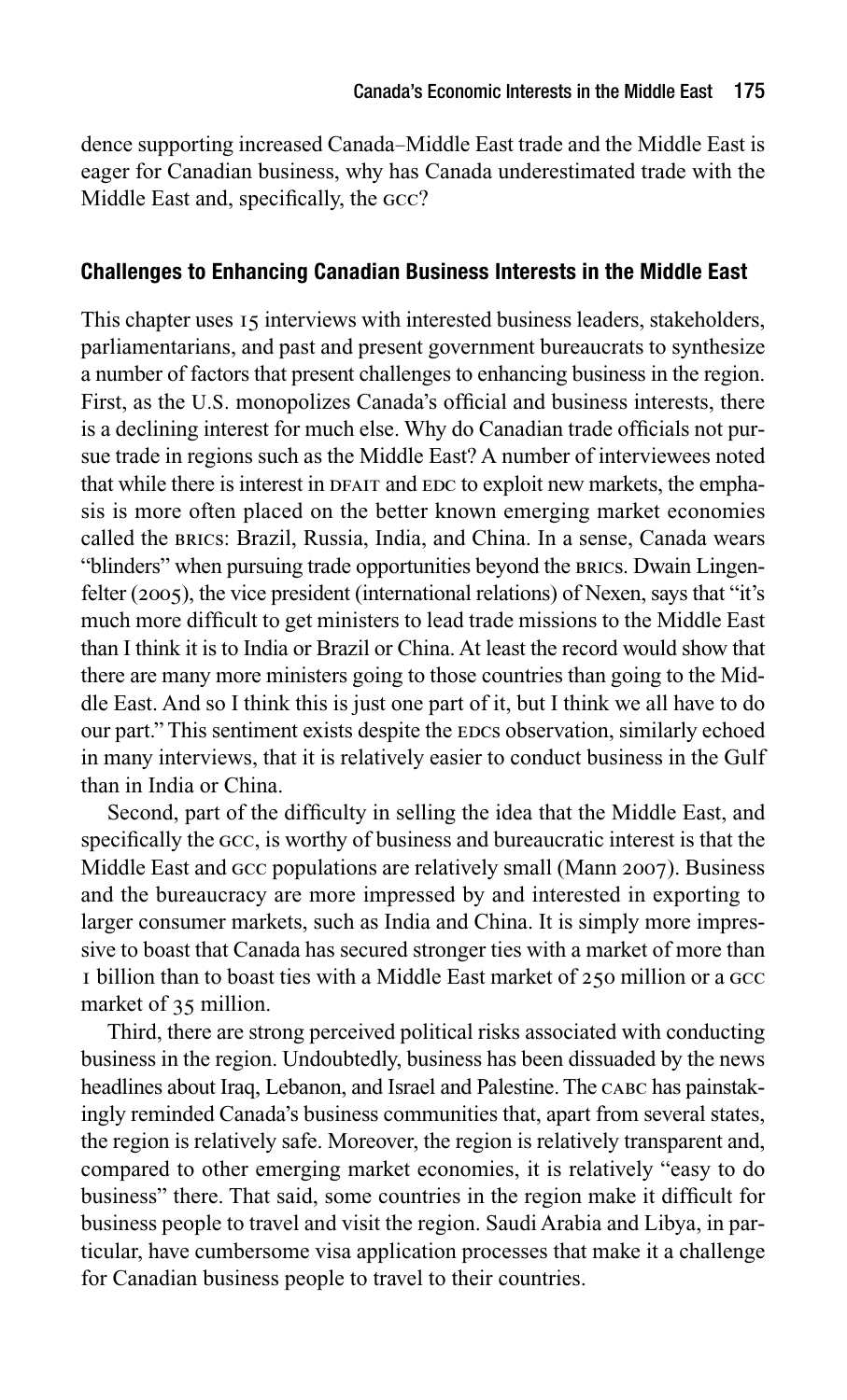Fourth, in conducting business in the gcc, cultural nuances need to be respected. Gulf states can be highly image conscious. There is a strong involvement of royal family members in key portfolios in Gulf governments. It is important for Canada to send senior ministers to the Gulf states, where their counterparts will often be members of the royal family (Ligenfelter, Azzam, and Mann 2005; Mann 2007). Ambassador Bell emphasizes the importance of this issue in promoting economic ties, saying that "culture values face-to-face contact, but believe me, Arab culture puts a premium on it. We need the Prime Minister there, we need ministers there, and we need MPs [ministers of Parliament] there" (Bell, quoted in sint 2005). Canadian businesses involved in the region have picked up this theme. Paul Mariamo (quoted in  $\text{CIT } 2007, 4$ ), senior vice-president of snc-Lavalin, states that "we would love to see our Prime Minister or minister there often, promoting our product. We can fight companies, but we cannot fight governments. We need you to fight the governments for us; we cannot do it ourselves." In other words, Canadian businesses need the political support of Canadian government officials to help promote strong bilateral economic relationships. Sending bureaucrats in lieu of ministers to important trade meetings in the gcc does not help trade negotiations with the region. This is something that the European Union has learned in its trade negotiations with the gcc (Saleh 1999).

Canadian businesses operating in the Gulf have asked for stronger involvement of Canadian MPs, but it seems difficult for MPs and politicians to travel without risking the potential criticism of the media. As Nexen's Lingenfelter (quoted in ciit 2007, 8) commented, "no one wants to be on what might be determined as a political junket in the media. No one wants to be away when the House has a vote, but believe me, that's not helping us in the international work that we work in." Furthermore, in the current context of a Canadian minority government, it was noted that it has been difficult to arrange ministerial level trade negotiations in the Middle East because of the possible call for an election (Mann 2007). Canadian businesses operating in the Middle East have repeatedly stressed the need for stronger visibility of Canadian MPs and government members to help augment the stature of Canada's business community in the region (CIIT 2007). The CIIT's trade mission to the region in June 2007 was a promising step in the right direction.

Fifth, Canadian embassies need to be better represented in the Middle East. Canada's embassies serve a vital function in promoting bilateral economic relations. While Canada has embassies in many Middle East countries, there are a number of important posts remaining to fill. Qatar, Oman, Yemen, Bahrain, and Iraq are still waiting for a permanent Canadian mission. A number of these countries have actively sought a Canadian embassy to help foster stronger bilateral trade (Lingenfelter, Azzam, and Mann 2005). According to Lingenfelter, DFAIT has allocated a fixed budget to manage Canadian embassies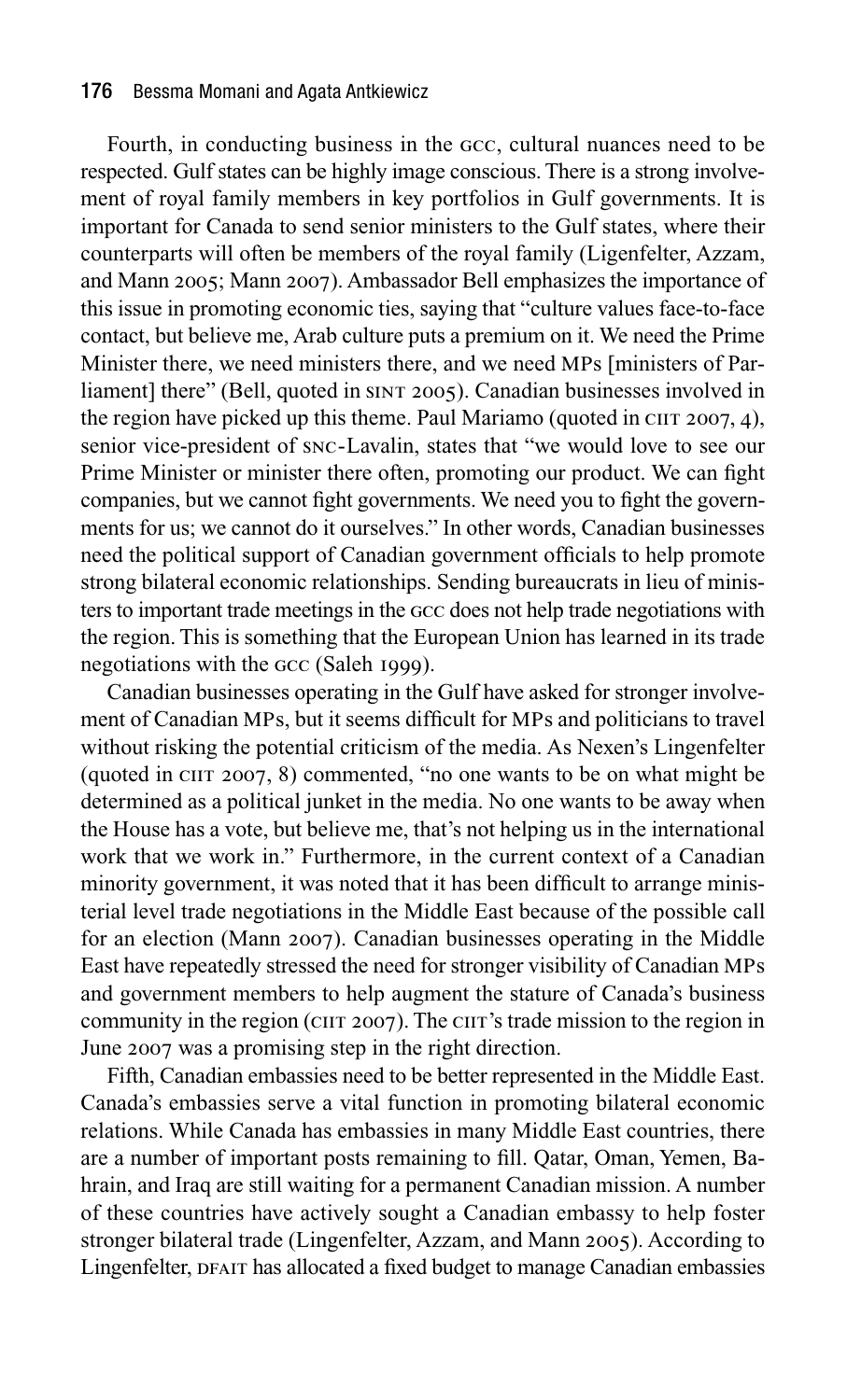and opening an embassy in a new post is rationalized only when there is a closing of another post (CIIT 2007, 11). While this is not effective government policy in any way, some argue that the government has failed to view embassies as investments in Canadian business and economic growth. Instead, it has rationalized embassies as a zero-sum cost (David Hutton, quoted in CIIT 2007, 50). A number of people interviewed for this chapter noted with frustration the closing of Canadian offices in Osaka and Fukuoka in Japan, Milan in Italy, and St. Petersburg in Russia, which are all key business markets abroad. The overarching problem, however, is the lack of DFAIT capacity in fulfilling competing and rising demands. Moreover, Canadian embassies in the Middle East are overwhelmed with offering visa and immigration services, making trade and investment promotion a relatively lower priority.

Finally, airline links between Canada and the Middle East, particularly the gcc, need to be improved significantly. Business travellers going to the Gulf, for example, must stop in Europe, adding significant costs in time and money. For a number of years, Canada had only three flights to the uae via Brussels per week; in contrast, Australia had more than 60 flights a week to the country (Hutton, quoted in  $\text{CUT } 2007, 5$ ). Australian businesses also transit through the uae to get to Europe, making business contact convenient even if incidental to Australian-European travel. This is an added advantage to Australian businesses. Providing Middle East and Gulf airlines with enhanced access to Canadian airports via landing rights, called open skies agreements, is a policy decision requiring the attention of the highest levels of government (5). Canadian businesses may likely start pressuring the Canadian government, as had been the case with businesses dealing with China, to increase air services to the Middle East as trade ties continue to strengthen.

In 2005, the uae's Etihad Airlines started offering three direct flights between the region and Toronto and Emirates Airlines is scheduled to begin flying to Toronto in fall 2007. The Canadian government, however, has tried to protect Air Canada from Gulf competitors that can offer travellers, specifically those going to the Indian subcontinent, an alternate air route. Needless to say, however, business travel made cumbersome and difficult will deter bilateral trade and investment relations, and an integrated approach that considers industry, economic, and safety concerns needs to be considered.

#### **Steps Forward in Strengthening Economic Ties**

In April 2007, a *Maclean's* cover article entitled "Land of the Timid …Home of the Careful" essentially argued that Canadian businesses have an aversion to international branding and risk (Mandel-Campbell 2007). This is far from the truth for those Canadian companies trying to expand business opportunities in the Middle East. There are indeed real challenges to enhancing trade with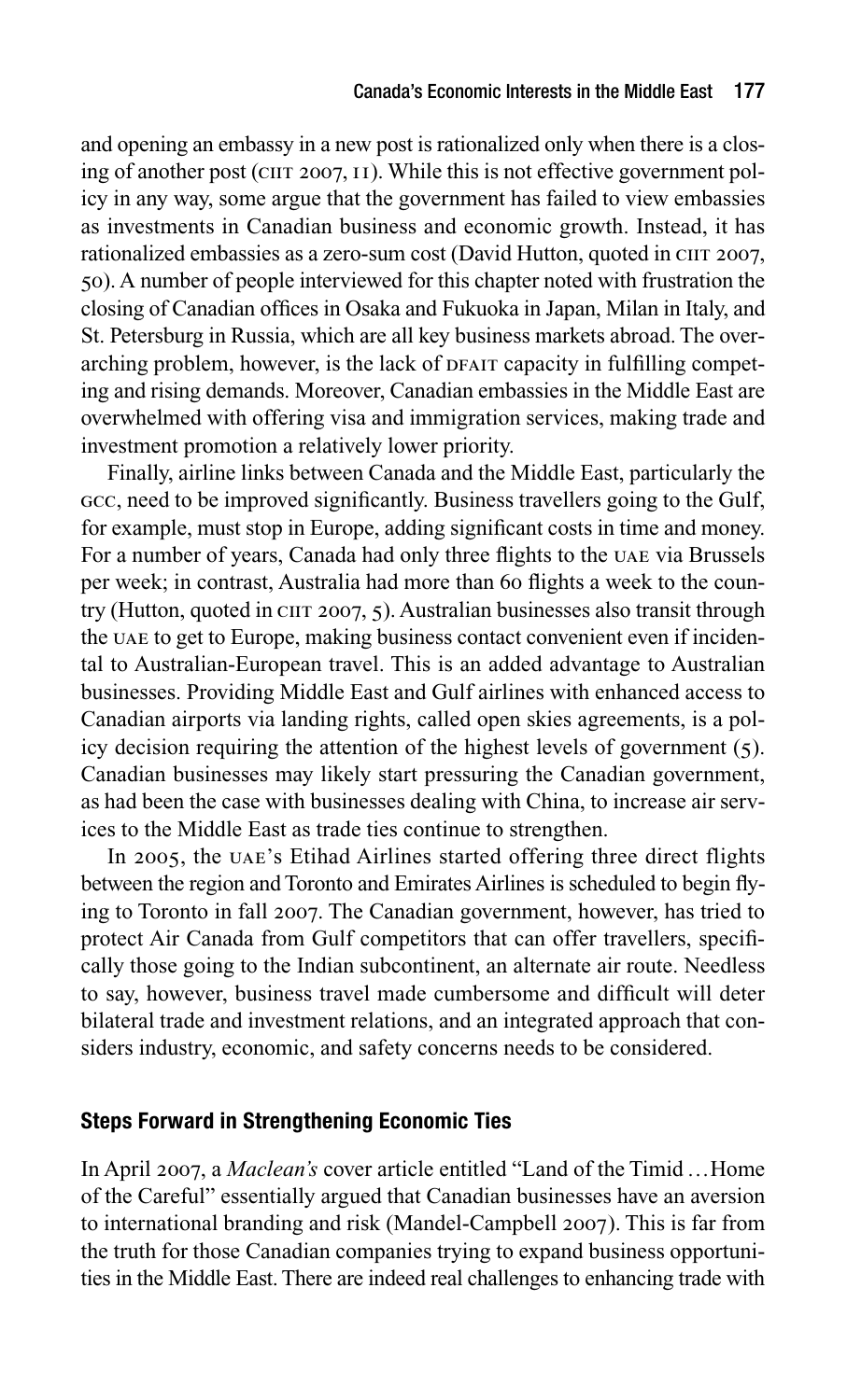the Middle East, particularly when the business community and public at large have a misconstrued image of the region. However, the Canadian government needs to enhance its political commitments to pursuing closer ties with the Middle East by initiating an integrated study of the issues that inhibit stronger economic ties.

Taking stock of Canada's formal arrangements and links with the Middle East reveals how Canada's institutional links with the region remain underdeveloped. Canada has only four free trade agreements in the world, only one of which is with a country in the region, Israel. Under the Mulroney government in the early 1990s, Israel had actively pursued closer economic ties with Canada and raised the idea of a bilateral free trade agreement. However, the Mulroney government was preoccupied with the Canada-U.S. free trade agreement and did not want to pursue yet another politically contentious bilateral trade agreement. Prime Minister Jean Chrétien raised the issue with Israeli prime minister Yitzhak Rabin when they met in 1994.

The main motivations for the Canada-Israel Free Trade Agreement (CIFTA) were to strengthen economic relations and create a framework for promoting investment and cooperation (DFAIT 1996).<sup>6</sup> Despite Chrétien's support for the idea, Canadian foreign affairs political officers remained wary, whereas trade officials in the same department argued that Canadian firms needed an free trade agreement with Israel to level the playing field with the EU and American competitors that enjoyed tariff-free access (the EU in 1975 and the U.S. in 1985 had both concluded free trade agreements with Israel) (Spector 1996; see also Andrew Moroz, quoted in Standing Senate Committee of Foreign Affairs 1996). In contrast, Canadian producers and industries, such as telecommunications, were paying tariffs of 10 percent to 25 percent to export into Israel. This discrepancy presented a considerable disadvantage to Canadian exporters. Additional free trade agreements in the region could help level the playing field abroad.

Analysts have recommended that DFAIT's attention would be better spent furthering multilateral trade agreements, instead of bilateral trade agreements (Goldfarb 2005). That said, multilateral trade talks, such as the Doha talks of the World Trade Organization (wto), are not accelerating fast enough to meet the needs of the Canadian business community. Many countries, including our partners in the North American Free Trade Agreement (NAFTA), are ahead of the game in signing free trade agreements with important trading partners. Canada has tended to approach bilateral trade agreements with caution, ensuring that they are comprehensive and bullet-proof. In any case, the stretched capacity of DFAIT means that Canada cannot keep up with its competitors in trade negotiations.

In February 2007, the Harper government announced that it would make bilateral free trade agreements an important government policy by committing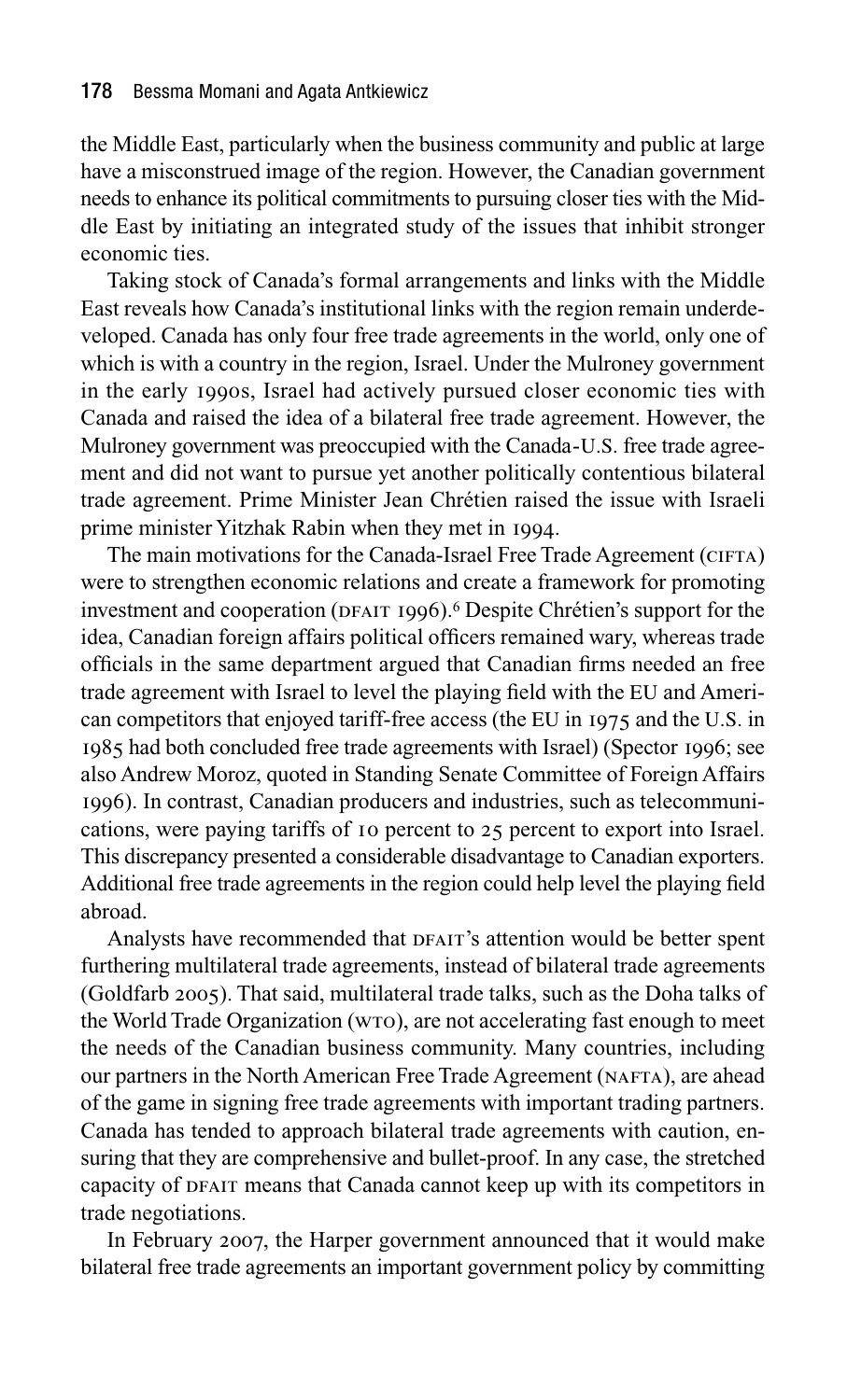greater financial resources to trade negotiations. However, DFAIT cannot train individuals in complex trade negotiation fast enough to meet the demands of the business community. In June 2007 DFAIT concluded the agreement with the European Free Trade Association (EFTA) countries and is currently in negotiations with South Korea, Singapore, and four Central American states. Trade negotiations with Peru, Columbia, and the Caribbean Community and Common Market (CARICOM) are also on the horizon. DFAIT has argued that an agreement with Japan would be worthwhile as well. Simply put, the possibility of an advanced trade agreement being negotiated with the gcc anytime soon is unlikely. DFAIT has not yet begun a comprehensive exploration process with the region.

Although further bilateral free trade agreements with most countries in the wider Middle East are not recommended, the gcc is nonetheless a region worthy of Canadian attention. The U.S. has been pursuing multiple trade agreements throughout the Middle East with small, relatively less important economies in hopes of achieving peace in the region (Momani 2007). This is not an approach that Canada should replicate. While DFAIT has always maintained that the agreement served economic interests, Canada's motivations for negotiating CIFTA were also political and geopolitical. The same could be said for the potential trade negotiations with Jordan announced in the summer of 2007 by Stephen Harper (Prime Minister's Office 2007). At the Standing Senate Committee on Foreign Affairs on the eve of the CIFTA signing, Senator Pierre De Bané expressed scepticism that the creation of CIFTA was motivated on economic grounds:

We all know the size of the trade between our country and Israel, and if we were interested in having a level playing field, I can give you a lot of other markets where we do not have a level playing field because of their agreements with the European Union. The reason here—everybody knows. As a Canadian, I applauded when that agreement in principle was announced, because it was our gift to that region—we wanted to encourage them in the peace process. This is it. You have your own point of view about what kind of spin to give to this, but let me tell you that it is essentially a political gesture on the part of Canada, and you cannot, with all due respect, hide it with an economic rationale. (De Bané, quoted in Standing Senate Committee on Foreign Affairs 1996)

Nevertheless, since the implementation of CIFTA, bilateral trade between Canada and Israel has more than doubled, from \$567 million in 1997 to an alltime high of more than  $\S$ 1.2 billion in 2005 (DFAIT 1999, 2006, 27).<sup>7</sup> Free trade, as per CIFTA and many other American bilateral trade agreements with Middle East countries, is presumed to promote peace in the region and thereby to help to achieve geopolitical ends, rather than simply economic ones (Momani 2007).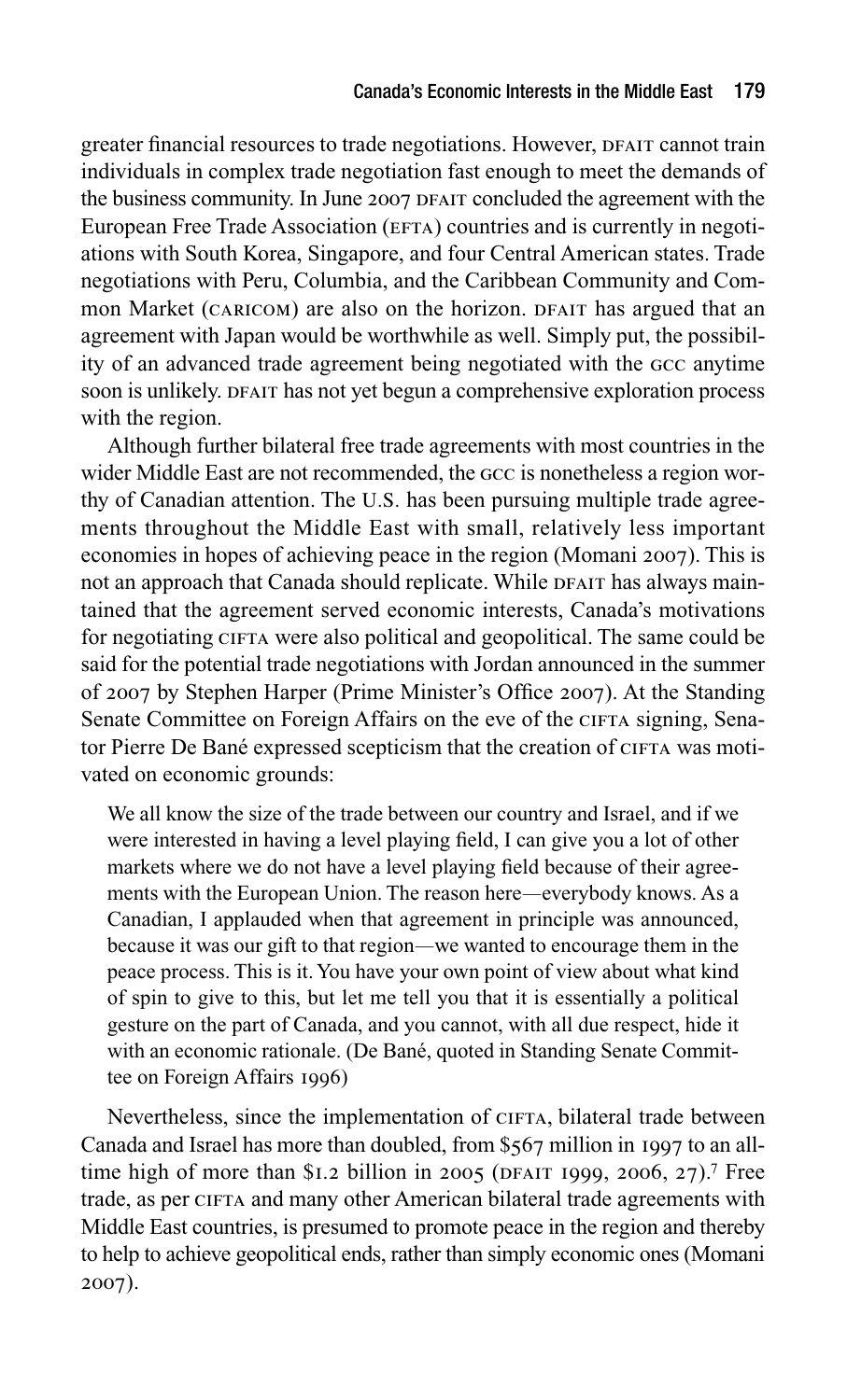Regardless of U.S. motivations to sign free trade agreements with Middle East partners, Canada clearly reacts to U.S. trade agreements with enhanced interest. Canadian businesses worry that they will shut out Canadian business. The U.S.-Moroccan FTA, for example, has generated worries in Canada's business community, particularly among wheat exporters. There is indeed some rationale in having a similar trade web within NAFTA. Similarly, once the gcc concludes its nearly completed trade agreement with the EU, Canadian businesses may put pressure on the Canadian government to level the playing field. The fact remains, however, that Canadian trade negotiators are stretched to the limit. The unprecedented amount of bilateral free trade negotiations recently undertaken by Canada indicates that the gcc cannot possibly be on the near horizon of the government's trade agenda. Moreover, due to DFAIT's limited resources and capabilities in negotiating trade agreements, there is a greater need for Canada to pursue a commercial rationale as opposed to a geopolitical one.

If Canadian trade officials are stretched to the limit, what can be done in the short term? For now, Canadian trade officials can negotiate additional foreign investment protection and promotion agreements (FIPAS). It has been suggested that a free trade agreement, for example, can require 30 highly trained DFAIT employees to negotiate and manage at any given time, whereas, a FIPA requires only six, with some cooperation from the Department of Finance. Canada has signed two FIPAS with Lebanon and Egypt in 1997 (in force 1999) and 1996 (in force 1997), respectively. The agreements contain provisions for the treatment of established investment, expropriation, transfer of funds and performance requirements, taxation measures, and dispute settlement, among others. fipa negotiations with Jordan have just been completed (Prime Minister's Office 2007) and the groundwork has been laid for talks with Kuwait.

Double taxation agreements can also help to promote stronger Canada–Middle East business ties without committing a large amount of DFAIT resources. Cooperation on taxation agreements (also known as agreements on the avoidance of double taxation) have been signed with Israel, Jordan, Kuwait, Lebanon, Oman, and the UAE. An older agreement with Egypt (1983) is currently being renegotiated and talks with Iran are ongoing. In addition to formal governmentto-government agreements, Canadian agencies have also expressed interest in deepening links to countries in the Middle East. EDC, for example, will open a regional office in Abu Dhabi in January 2008. This will be one of 11 regional offices placed in emerging market economies throughout the world. Strengthening EDC office resources in the Middle East would also be a useful policy.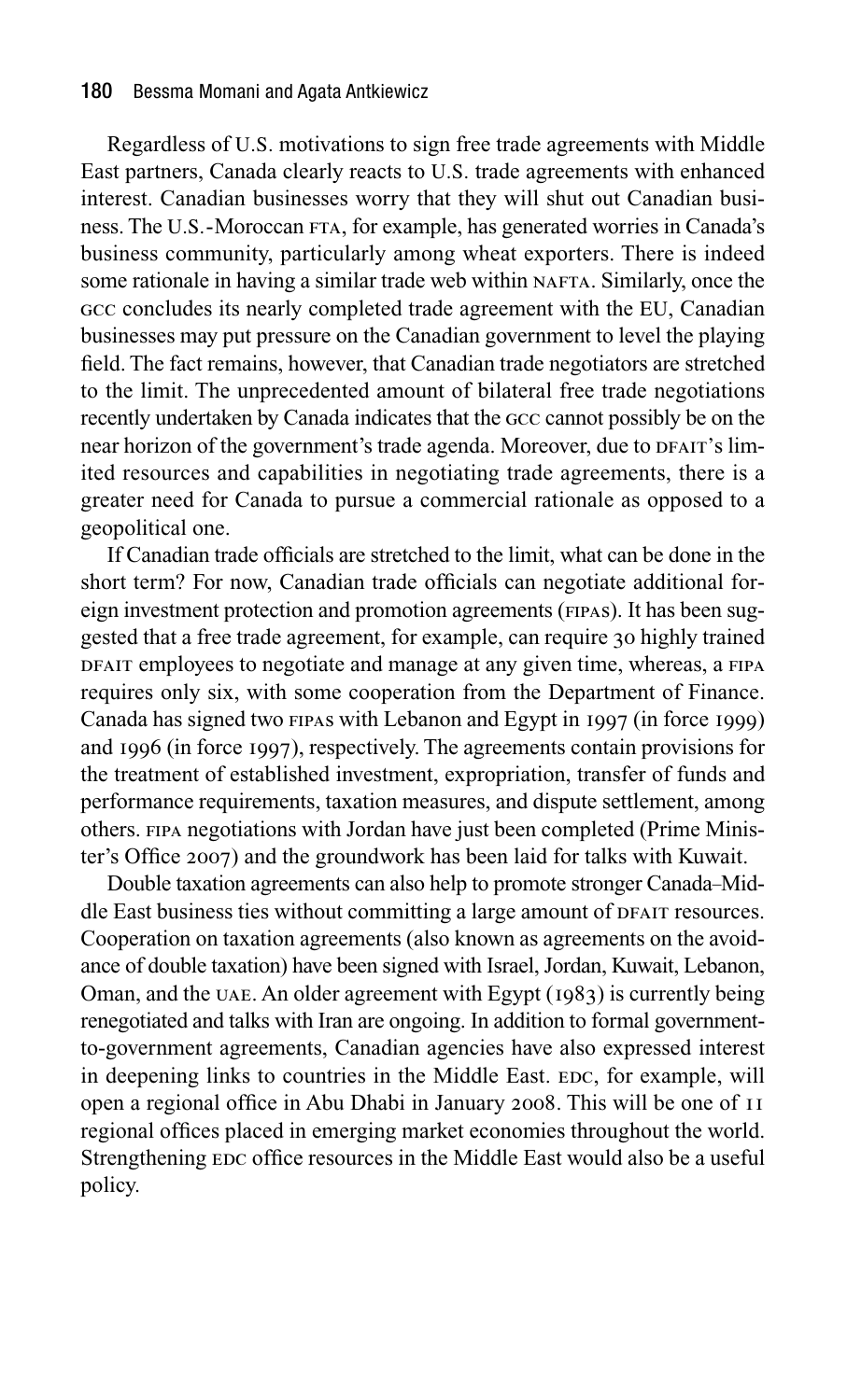## **Conclusion**

Canada– Middle East economic relations are an under-appreciated dimension of Canadian trade and foreign policy. Beyond CIFTA, Canada has no other free trade agreement with the region, and only a small number of formal economic agreements—a shortcoming that needs to be addressed. An free trade agreement with the gcc would be beneficial and would be a welcomed signal for Canadian foreign investment, but DFAIT's limited capacity makes this proposal less likely in the short term. The challenges noted in advancing trade in the Middle East, and most importantly in the gcc, however, are political ones. Indeed, there is a real need for enhanced political commitment on the part of the Canadian government to help enhance Canadian business activity in the Middle East. Expanding embassy services to include more trade commissioners would similarly be valuable in many more Middle East postings. Finally, it is clear that there is a greater need for personal involvement of senior government members in Canada's trade policy with the Middle East. The prime minister, members of Parliament, and even Canadian senators could be useful in opening many doors to lucrative business opportunities that will effectively help Canada's economy grow and prosper, and improve relations between Canada and the Middle East generally.

## **Notes**

- 1 The authors are grateful to Dan Ciuriak for his suggestions and comments on an earlier draft and to those interviewed in Ottawa.
- 2 For an interesting history of Canada-gcc relations, see Bookmiller (2006).
- 3 Unless otherwise noted, statistics quoted in the text are authors' calculations based on International Trade Canada data.
- 4 Using Statistics Canada data, the Trade Specialization Index is calculated (by sector) as a ratio of net exports (exports less imports) to total trade (exports plus imports). The index ranges from  $-I$  when there are no exports, which reveals comparative disadvantage, to  $+1$  when there are no imports, which reveals comparative advantage.
- 5 For more information on Canada's export potential in various sectors see EDC  $(2007).$
- 6 The content of the CIFTA focuses on goods trade and the related elimination of tariffs. It also contains provisions on rules of origin, national treatment, and customs procedures. No commitments were included on trade in services, intellectual property, or investment. Tariffs on most industrial products were removed when the agreement came into force. The few remaining tariffs were phased out over the following three years ( $DFAIT$  1996, Annex 2.1.1). The provisions of the CIFTA were expanded in 2003 to include approximately 80 percent of two-way trade in agricultural and food products (Agriculture and Agri-Food Canada 2003). The CIFTA also contains provisions on the establishment of the Canada-Israel Trade Commission,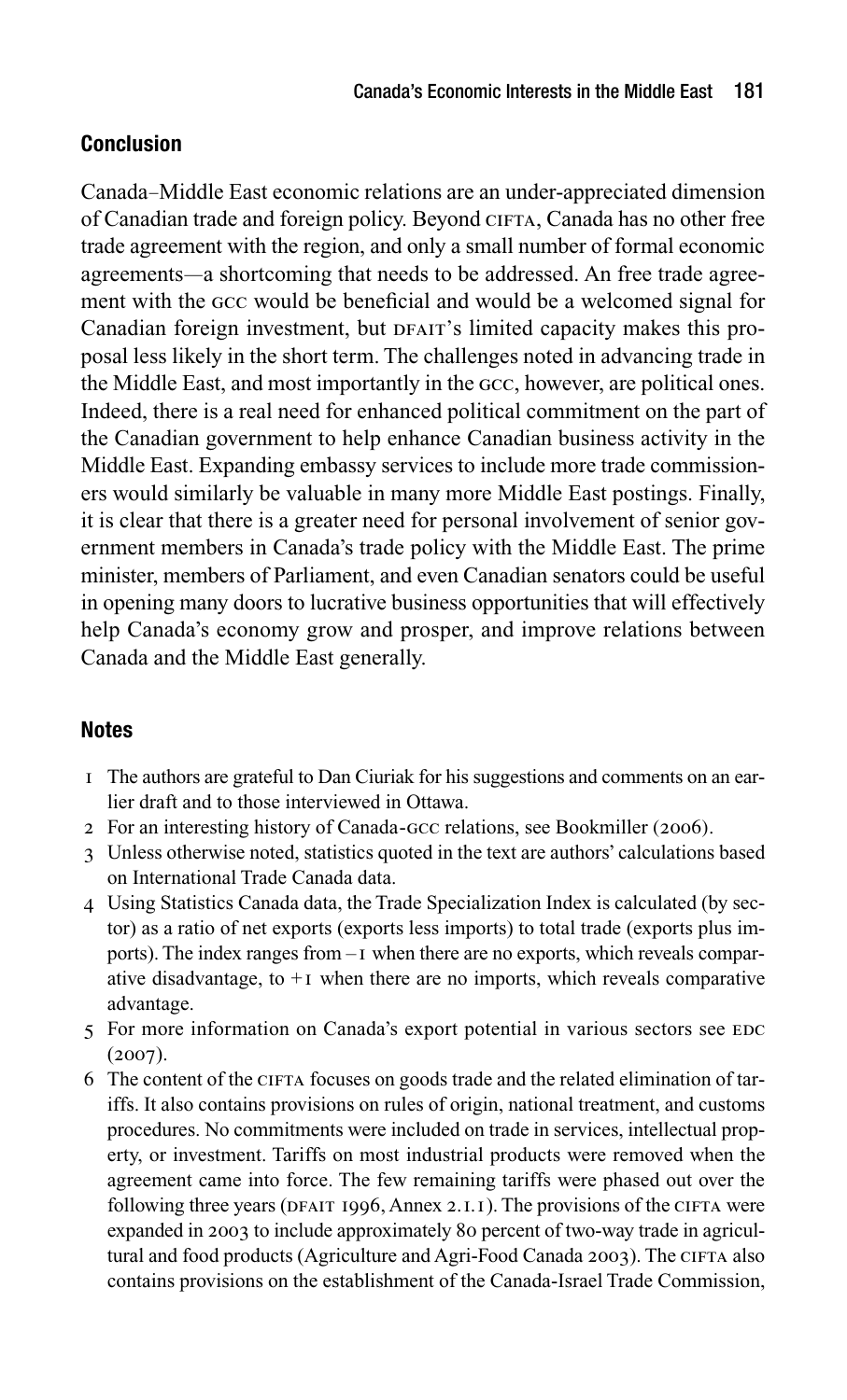which is a binding dispute settlement system that includes a panel of experts, and an enforcement mechanism.

7 In comparison, Canada's total trade increased by approximately 60 percent over the same period (DFAIT 1999, 2006).

## **References**

- Agriculture and Agri-Food Canada. 2003. Canada-Israel Free Trade Agreement (cifta): Update 2003. agr.gc.ca/itpd-dpci/english/trade\_agr/cifta.htm (August 2007).
- Bookmiller, Robert. 2006. *Discovering the Arabian Gulf: Canada's Evolving Ties with the GCC States.* Dubai: Gulf Research Center.
- Buchanan, Terri-Sue. 2005. "The Gulf Cooperation Council: Refining Endless Growth." *ExportWise* (Spring). Ottawa: Export Development Canada. [www.edc.ca/english/publications\\_](www.edc.ca/english/publications_9332.htm)9332.htm (August 2007).
- Canadian Trade Commissioner Service. 2006. "Rendez Vous—Newsletter" (January/February 2006)—Middle East. [www.infoexport.gc.ca/ie-en/Display-](www.infoexport.gc.ca/ie-en/Display-Document.jsp?did=62885)[Document.jsp?did=](www.infoexport.gc.ca/ie-en/Display-Document.jsp?did=62885)62885 (August 2007).

———. 2007. Country profiles.<www.infoexport.gc.ca> (August 2007).

- Ciuriak, Dan, and Shinji Kinjo. 2005. "Trade Specialization in the Gravity Model of International Trade." In *Trade Policy Research 2005*, ed. John M. Curtis and Dan Ciuriak, 189–98. Ottawa: Department of Foreign Affairs and International Trade. [www.international.gc.ca/eet/research/](www.international.gc.ca/eet/research/TPR-2005/TPR-2005_Chapter_09_-_Ciuriak-Kinjo-TSI.pdf)TPR-2005/TPR -2005\_Chapter\_09[\\_-\\_Ciuriak-Kinjo-](www.international.gc.ca/eet/research/TPR-2005/TPR-2005_Chapter_09_-_Ciuriak-Kinjo-TSI.pdf)TSI.pdf (August 2007).
- Cross, Philip. 2006. "The Year in Review: The Revenge of the Old Economy." *Canadian Economic Observer* 19(4): 3.1– 3.21. April [www.statcan.ca/cgi](www.statcan.ca/cgi-bin/downpub/listpub.cgi?catno=11%E2%80%93010-XIB2006004) [-bin/downpub/listpub.cgi?catno=](www.statcan.ca/cgi-bin/downpub/listpub.cgi?catno=11%E2%80%93010-XIB2006004)11– 010-XIB2006004 (August 2007).
- Department of Foreign Affairs and International Trade. 1996. "Free Trade Agreement Between the Government of Canada and the Government of the State of Israel." <www.international.gc.ca/tna-nac/cifta-en.asp>(August 2007).
	- ———. 1999. "cifta—Two Years Later." Business Development Mission to the Middle East. <www.tcm-mec.gc.ca/missions/middle-east/cifta-en.asp> (August 2007).
		- ———. 2005. "Opening Doors to the World: Canada's International Market Access Priorities 2005." [www.international.gc.ca/tna-nac/](www.international.gc.ca/tna-nac/2005/pdf/ITC_English_05.pdf)2005/pdf/ITC [\\_English\\_](www.international.gc.ca/tna-nac/2005/pdf/ITC_English_05.pdf)05.pdf (August 2007).

———. 2006. "Opening Doors to the World. Canada's International Market Access Priorities 2006." [www.dfait-maeci.gc.ca/tna-nac/](www.dfait-maeci.gc.ca/tna-nac/2006/pdf/ITC_06-en.pdf)2006/pdf/ITC \_06[-en.pdf](www.dfait-maeci.gc.ca/tna-nac/2006/pdf/ITC_06-en.pdf) (August 2007).

- -. 2007a. "Canada's Merchandise Exports." [www.international.gc.ca/eet/](www.international.gc.ca/eet/pdf/PFACT_Ann_Merch_Trade_2006_July_2007-en.pdf) pdf/PFACT[\\_Ann\\_Merch\\_Trade\\_](www.international.gc.ca/eet/pdf/PFACT_Ann_Merch_Trade_2006_July_2007-en.pdf)2006\_July\_2007-en.pdf (August 2007).
- ———. 2007b. "Country and Regional Information." geo.international.gc.ca/cip -pic/geo/geographic\_location-en.aspx (August 2007).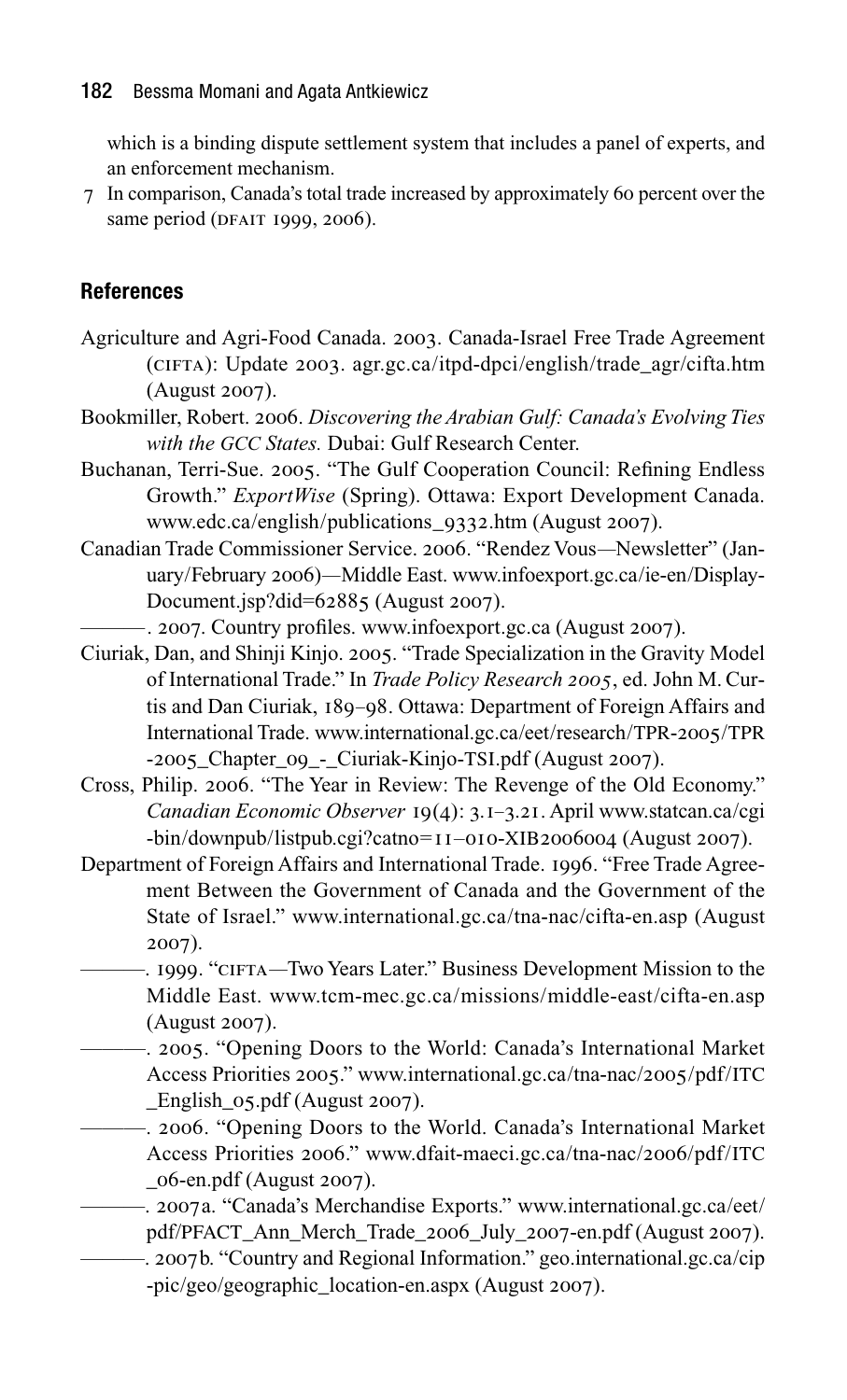- Emerson, David. 2007. "Notes for an Address by the Honourable David L. Emerson, Minister of International Trade and Minister for the Pacific Gateway and the Vancouver-Whistler Winter Olympics to the Canada-Arab Business Council's Conference on Canada and the Arab World," Gatineau, February 13. [www.canada-arabbusiness.org/newsletter/](www.canada-arabbusiness.org/newsletter/101.doc)101.doc (August 2007).
- Export Development Canada (EDC) (2007). "Global Export Forecast: Adapting to the Evolving Trade Paradigm." Spring 2007. Ottawa.
- Goldfarb, Danielle. 2005. "U.S. Bilateral Free Trade Accords: Why Canada Should Be Cautious About Going the Same Route." *Border Papers.* Toronto: CD Howe Institute.
- Industry Canada. 2006. "Report on Canada's Industrial Performance." Micro-Economic Policy Analysis Branch, Industry Canada. strategis.ic.gc.ca/ epic/site/eas-aes.nsf/vwapj/CIPQ406E.pdf/\$FILE/CIPQ406E.pdf (August 2007).
- International Trade Centre. 2007. Trade Performance Index. [www.intracen.org/](www.intracen.org/countries/toolpd05/tpi-2007%E2%80%9305.xls) [countries/toolpd](www.intracen.org/countries/toolpd05/tpi-2007%E2%80%9305.xls)05/tpi-2007-05.xls (August 2007).
- Lingenfelter, Dwain, Mohamad Azzam, and Richard Mann. 2005. "Presentation to the Subcommittee on International Trade." February 21. Canada-Arab Business Council. [www.canada-arabbusiness.org/eventfiles/](www.canada-arabbusiness.org/eventfiles/80.pdf)80.pdf (August 2007).
- Mann, Richard. 2007. Interview with Bessma Momani. June 18, Toronto.
- Martin, Paul. (2005). "PM Martin's Speech at the Canada-Arab Business Council Dinner." Gatineau, November 21. [www.canada-arabbusiness.org/](www.canada-arabbusiness.org/eventfiles/111.pdf) [eventfiles/](www.canada-arabbusiness.org/eventfiles/111.pdf)111.pdf (August 2007).
- Mandel-Campbell, Andrea. 2007. "Land of the Timid … Home of the Careful." *Maclean's* April 16, 120(14): 32-35.
- Metz, Andreas, and Bart Van Ark. 2007. "Growth in the Middle East Depends on Productivity." Executive Action Report, February. Series no. 227. New York: Conference Board.
- Momani, Bessma. 2007. "A Middle East Free Trade Area: Economic Interdependence and Peace Considered." *World Economy* (forthcoming)*.*
- Prime Minister's Office. 2007. "Prime Minister Harper Concludes Successful Meetings with King Abdullah ii of Jordan." July 13. news.gc.ca/web/view/ en/index.jsp?articleid=341439& (August 2007).
- Saleh, Niven. 1999. "The European Union and the Gulf Sates: A Growing Partnership." *Middle East Policy*  $7(1)$ :  $50-71$ .
- Seguin, Richard. 2007. Interview with Bessma Momani. June 25, Guelph.
- Spector, Norman. 1996. "How Canada and Israel Signed Their Free-Trade Deal." *Globe and Mail*, August 16, A15.
- Standing Senate Committee of Foreign Affairs. 1996. Proceedings of the Standing Senate Committee on Foreign Affairs. Issue 15, December 3. [www.parl](www.parl.gc.ca/35/2/parlbus/commbus/senate/Com-e/fore-e/15ev-e.htm?Language=E&Parl=35&Ses=2&comm_id=8) .gc.ca/35/2[/parlbus/commbus/senate/Com-e/fore-e/](www.parl.gc.ca/35/2/parlbus/commbus/senate/Com-e/fore-e/15ev-e.htm?Language=E&Parl=35&Ses=2&comm_id=8)15ev-e.htm?Language  $=E\&Parl=35\&Ses=2\&comm$  id=8 (August 2007).